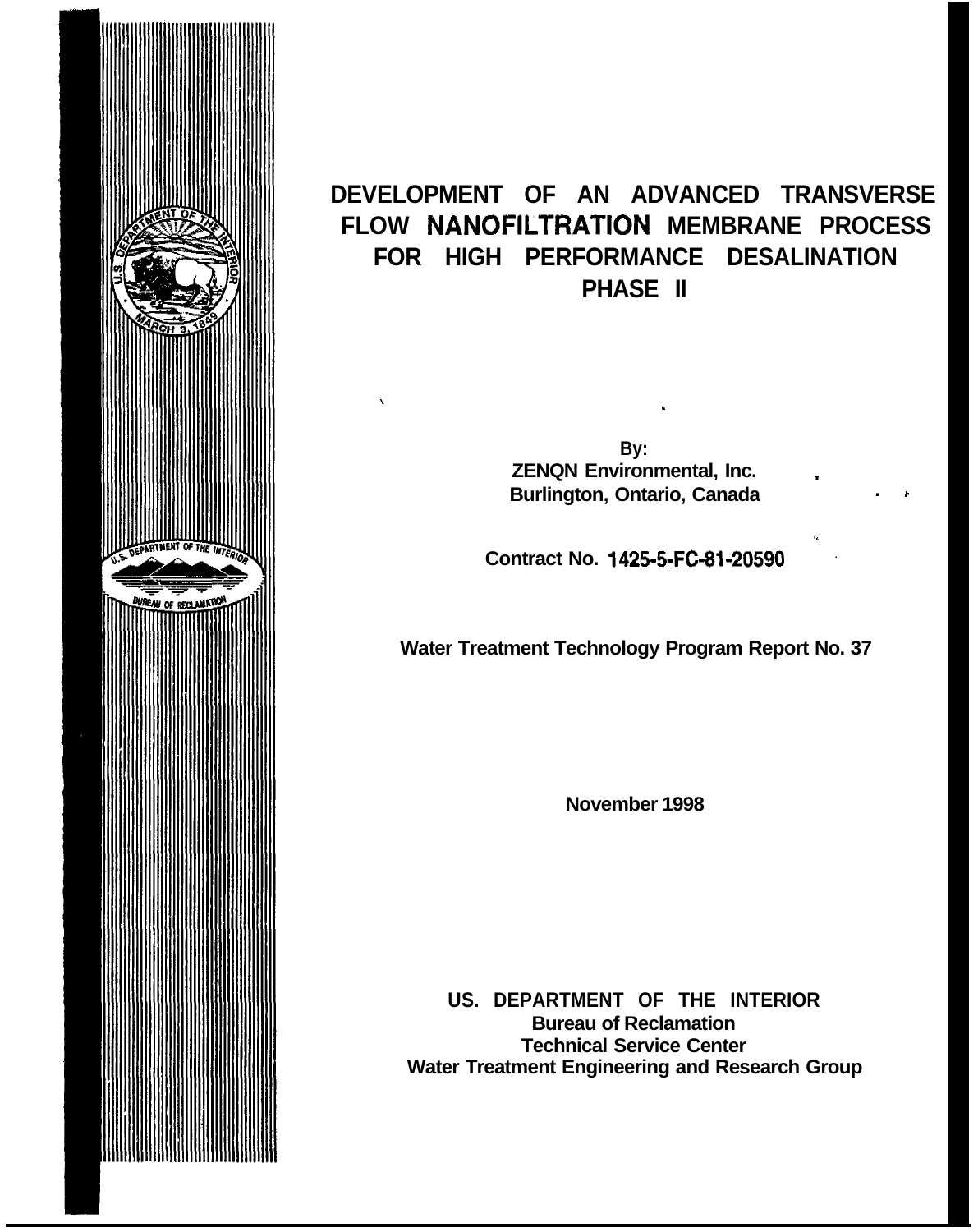# **Development of an Advanced Transverse Flow Nanofiltration Membrane Process for High Performance Desalination Phase II**

**Water Treatment Technology Program Report No. 37**

**B Y**

**ZENON Environmental, Inc. Burlington, Ontario, Canada**

Technical Service Center Water Treatment Engineering and Research Denver, Colorado

**UNITED STATES DEPARTMENT OF INTERIOR \* BUREAU OF RECLAMATION**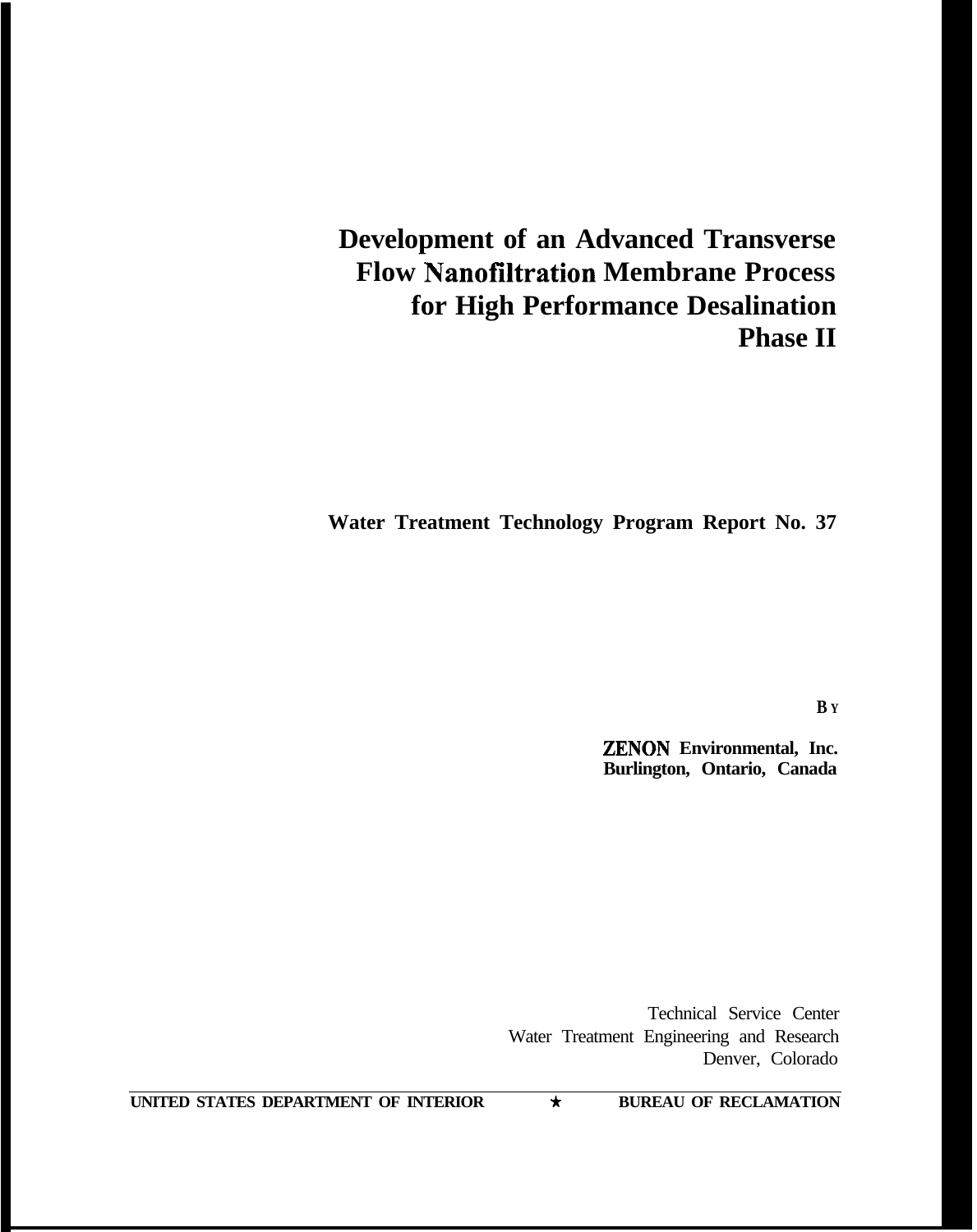#### **EXECUTIVE SUMMARY**

The U.S. Bureau of Reclamation has identified desalination of brackish waters using nanofiltration as a priority area of research under the Water Treatment Technology Program. Development of the most cost-effective and efficient membrane-based processes would address many water quality and supply problems encountered in the U.S., particularly in the more arid regions.

ZENON Environmental, Inc., was contracted to continue the development of its novel Mousticä transverse flow hollow fiber nanofiltration module for desalination applications. The two-phase project involved development of a high tensile strength fiber suitable for brackish water application, production of suitable membranes, and re-design of the existing transverse flow concept for high-pressure applications.

In Phase I, high tensile strength base fibers were successfully developed, along with a chlorine-resistant nanofiltration membrane with suitable solute rejection characteristics. In addition, a module prototype was constructed of materials which could withstand the necessary operating pressures. Flux performance, when tested on synthetic brackish water, was lower than desired, and further module development was needed to improve the design.

In Phase II, the focus was to continue the development of an improved module by maximizing surface area/volume ratio to improve productivity per module, optimizing flow distribution to minimize channeling, and modifying module design to reduce manufacturing costs.

The following improvements were made to the membrane and module during the course of Phase II:

- If Significantly improved fibers with a flux of 20 USgfd and a rejection of  $\geq 90\%$  on 2,000 ppm MgSO, solution at 150 psi have been developed.
- <sup>l</sup> Long-term testing of this membrane showed good performance under various test conditions, and the membrane also showed rejection of NaCl and other low molecular weight organic compounds.
- <sup>l</sup> An entirely reconfigured transverse flow module was designed. The principle is based on a stack of "fiber positioning cards," which are positioned within an element housing to form a module containing 16 "cards."
- <sup>l</sup> The module was designed to fit inside a standard S-inch RO pressure vessel, which would facilitate market acceptance and potential for the retrofit market.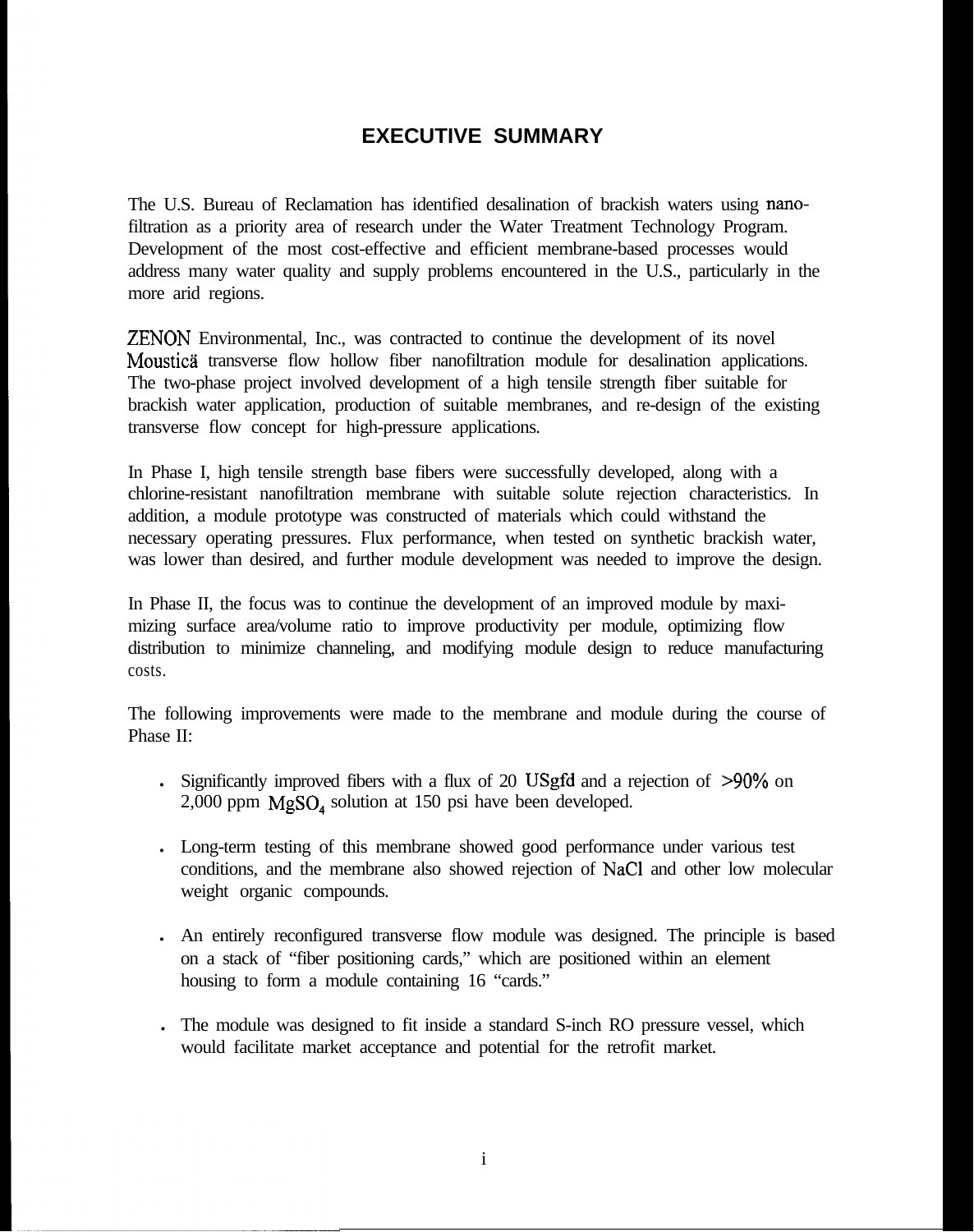- <sup>l</sup> A prototype module was constructed which was able to withstand a pressure up to 150 psi. Testing revealed that some redesign of the element housing and the fiber positioning card configuration is needed to extend operating pressures beyond this point.
- In The packing density was increased to 63  $ft^2/tt^3$ . It is anticipated that further refinements could result in a maximum additional 25% improvement.

An analysis of commercialization potential indicates that due to the level of automation required, and the cost of commercially available nanofiltration membranes, commercial production of this product is not yet viable because of the capital investment requirement to manufacture such a module.

The major advantages of this type of design are lower operating costs associated with higher mass transfer, lower pressure drop, and reduced pretreatment requirements, which could significantly impact overall process costs. Actual throughput using the improved fibers on brackish water was not measured as of yet+ The actual throughput or productivity of this module needs to be tested.

Once performance data is generated, the tinal commercial viability can be determined.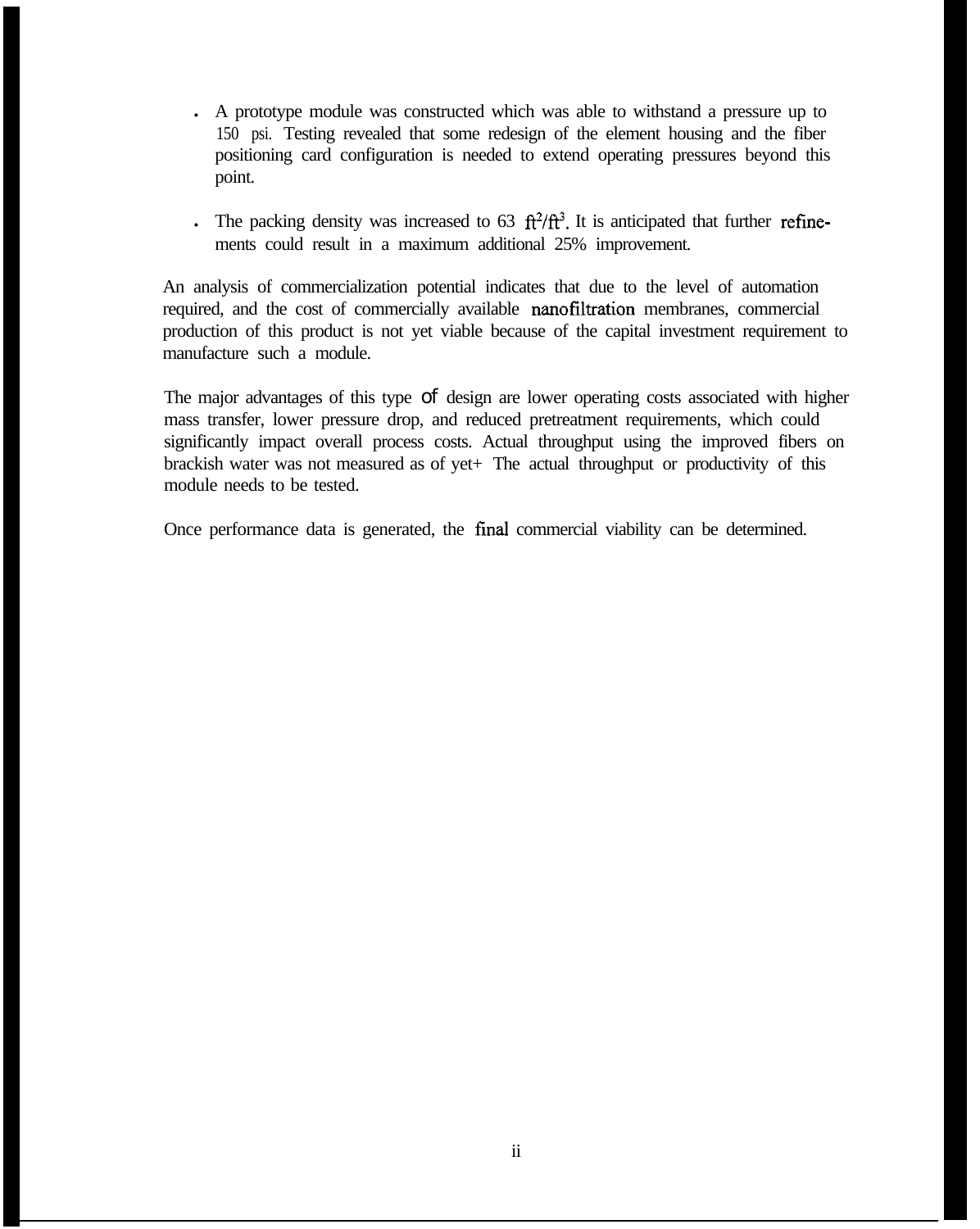#### **CONTENTS**

| <b>Chapter 2 Fibre and Membrane Production</b>                                                                                                                  |         |
|-----------------------------------------------------------------------------------------------------------------------------------------------------------------|---------|
| $2-I$<br>$2-1$<br>$2 - 4$<br>$2 - 4$<br>2.3.1 Development of Polyethersulfone Base Membrane<br>$2 - 5$<br>$2 - 6$                                               |         |
| $2 - 7$                                                                                                                                                         |         |
| 2.4.4 Attempt to Increase the Rejection and Flux of SPS Coated<br>$2 - 7$<br>$2 - 9$<br>2.5<br><b>Chapter 3 Development of a Modified Nanofiltration Module</b> |         |
|                                                                                                                                                                 |         |
| $3 - 5$                                                                                                                                                         |         |
| <b>Chapter 4 Technical and Economic Evaluation</b>                                                                                                              |         |
| $4-1$<br>4.1 Process Economics and Commercialization Potential<br>$4 - 1$<br>4.2                                                                                | $4 - 2$ |
| <b>Chapter 5 Goals and Accomplishments</b>                                                                                                                      |         |
| <b>Chapter 6 References</b>                                                                                                                                     |         |
|                                                                                                                                                                 |         |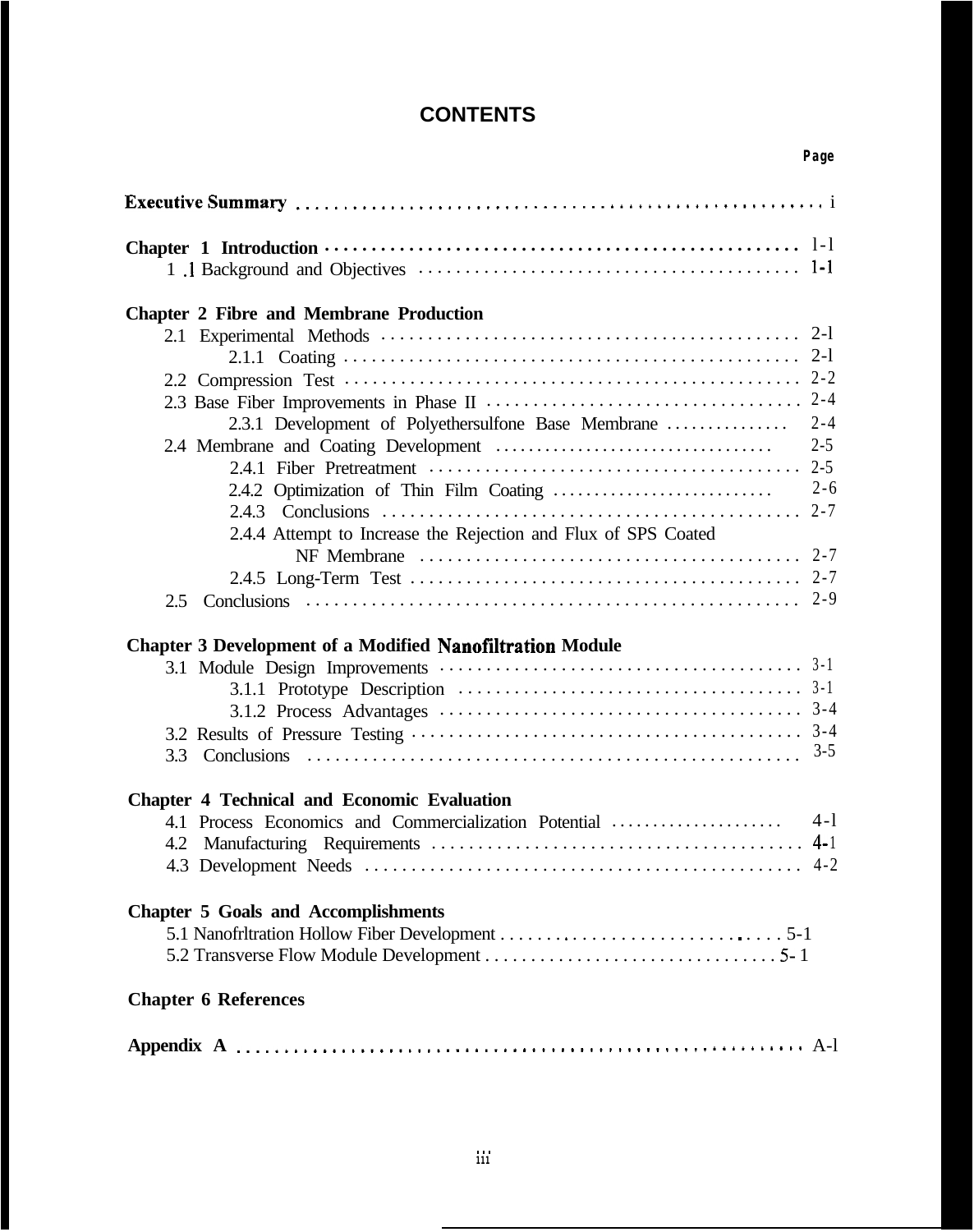# **Figures**

| <b>Figure</b> |                                                                                     | Page    |
|---------------|-------------------------------------------------------------------------------------|---------|
| $2-1$         |                                                                                     |         |
| $2 - 2$       |                                                                                     |         |
| $2 - 3$       | The effect of concentration of dichloromethane in the SPS                           |         |
| $2 - 4$       | Rejection and flux of a NF membrane using a feed containing                         | $2 - 8$ |
| $2 - 5$       |                                                                                     | $2 - 9$ |
| $3 - 1$       |                                                                                     |         |
| $3 - 2$       | Fibre positioning card (with fibres in place) $\dots\dots\dots\dots\dots\dots\dots$ | $3 - 2$ |
| $3 - 3$       |                                                                                     |         |
| $3 - 4$       |                                                                                     |         |
|               |                                                                                     |         |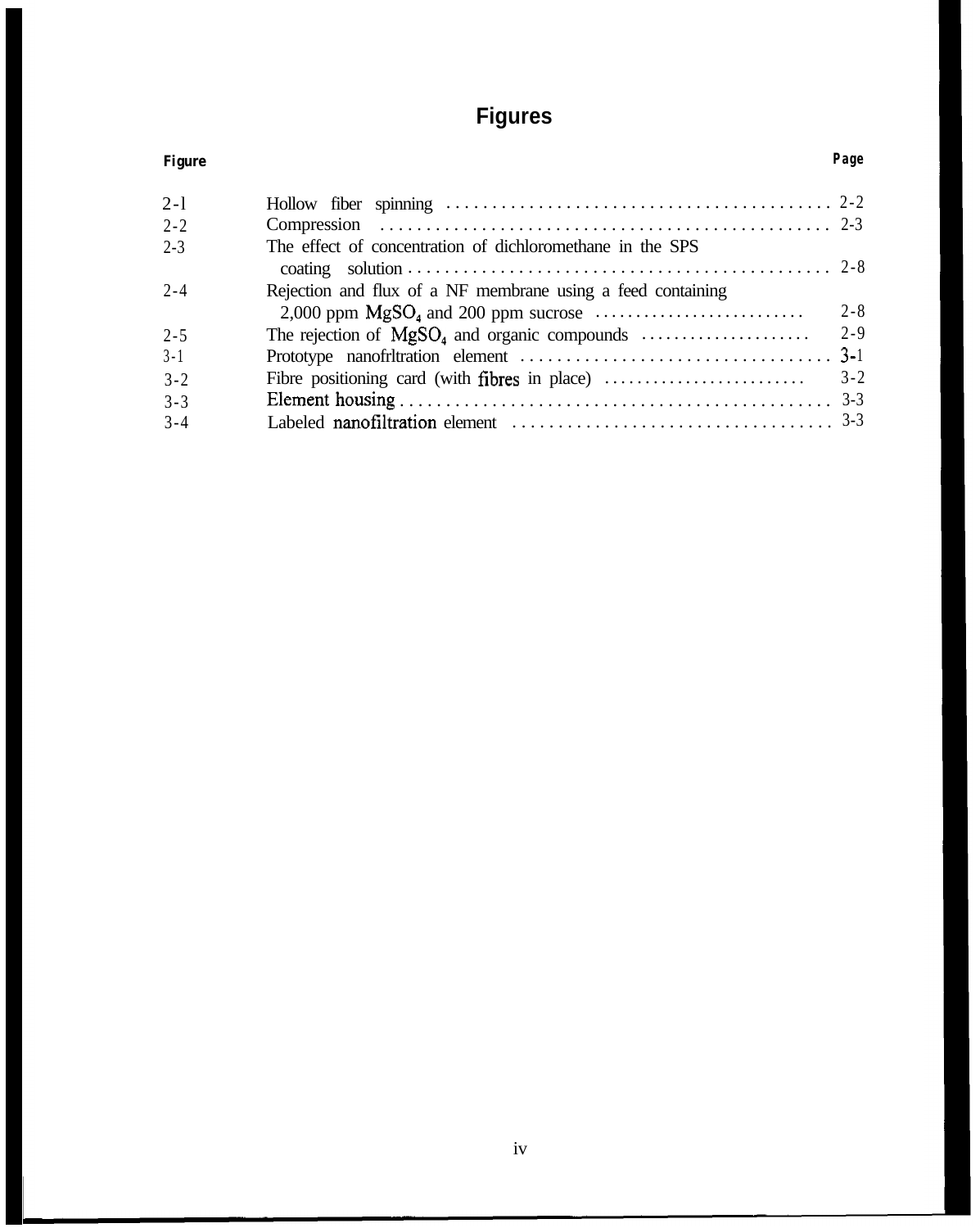# **Chapter 1 INTRODUCTION**

#### **1 .l Background and Objectives**

Desalination of brackish waters using nanofiltration is one priority area of research identified by the U.S. Bureau of Reclamation Water Treatment Technology Program. In order for membrane-based desalination systems to be widely employed, the most cost-effective modules and systems need to be designed. ZENON Environmental, Inc., was contracted to continue the development of  $\text{Zenon's novel Moustic}^{\mathsf{TM}}$  transverse flow hollow fiber nanoftltration module for desalination applications and assess it's potential to meet BUREC objectives.

Phase I of this program, completed in 1995, resulted in the following improvements to the base Moustic™ design:

- <sup>l</sup> A transverse flow module prototype was constructed which could be operated at the pressures necessary for brackish water desalination.
- . Suitable high tensile base fibers were developed.
- <sup>l</sup> Appropriate membrane chemistries were evaluated, and a chlorine-resistant nanofiltration membrane with suitable solute rejection characteristics was produced.
- . Methods for application of the membrane were investigated.

The first phase of this work was published as Water Treatment Technology Report No. 9 and presents a description of the transverse flow concept as well as the initial development work completed. Testing of the module developed in Phase I on a synthetic brackish feed identified key areas where further improvements were necessary to make the concept commercially viable:

- . Module design needs to be modified to increase flux, minimize channeling, and increase packing density (surface area/volume ratio).
- <sup>l</sup> Fiber length needs to be maximized in order to minimize manufacturing costs associated with cutting and potting fiber ends.

This report presents the results of Phase II of the program, awarded under BUREC contract No. 1425-5-FC-81-20590. The primary objective of Phase II was to continue the development of an improved module design, building upon the improvements made in Phase I. The following specific module modifications needed to improve performance and reduce costs were the focus of this phase of development: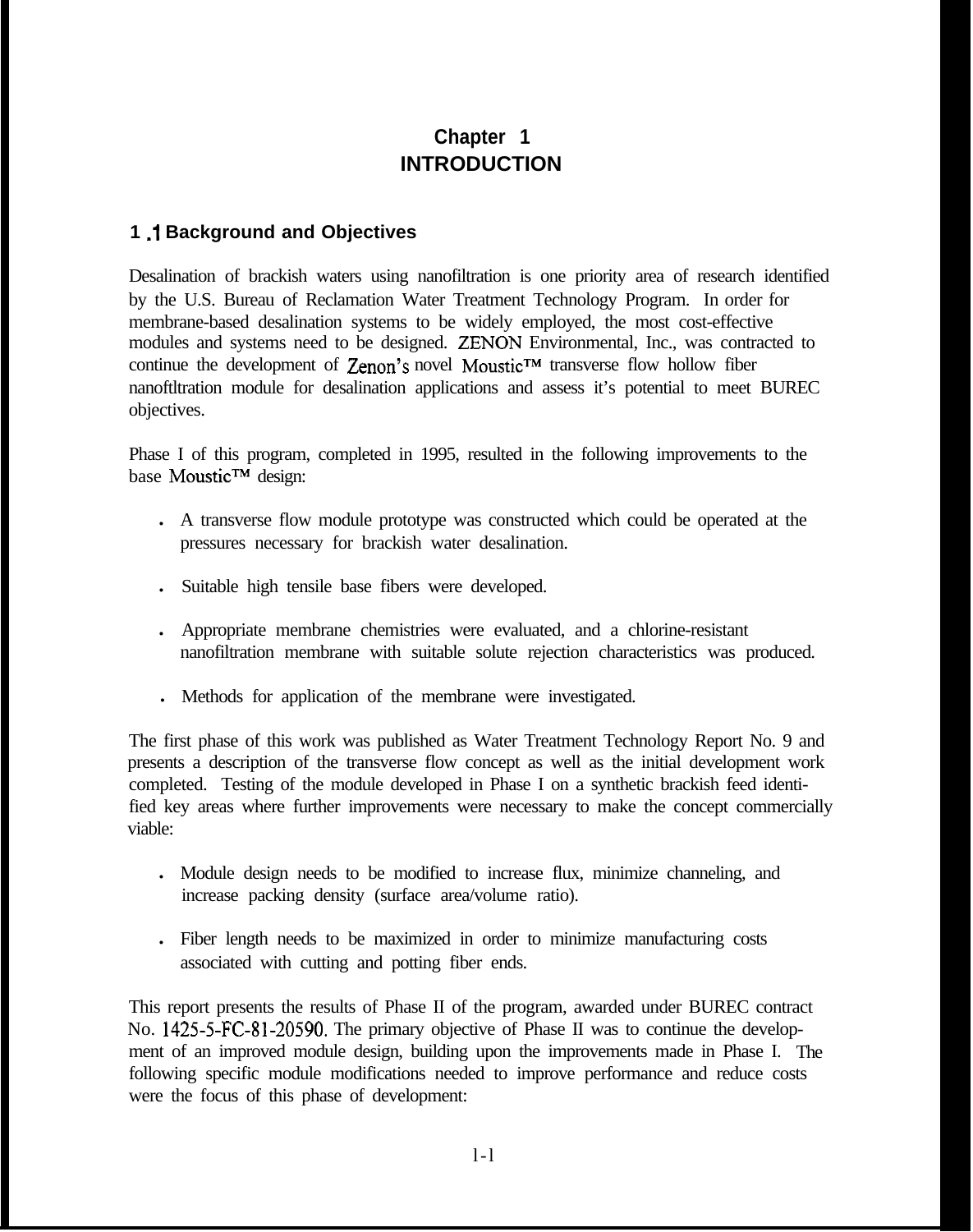- 1) Maximize surface area/volume ratio to improve productivity per module.
- 2) Improve flow distribution to minimize channeling and reduce pretreatment requirements.
- 3) Modify design to reduce manufacturing costs.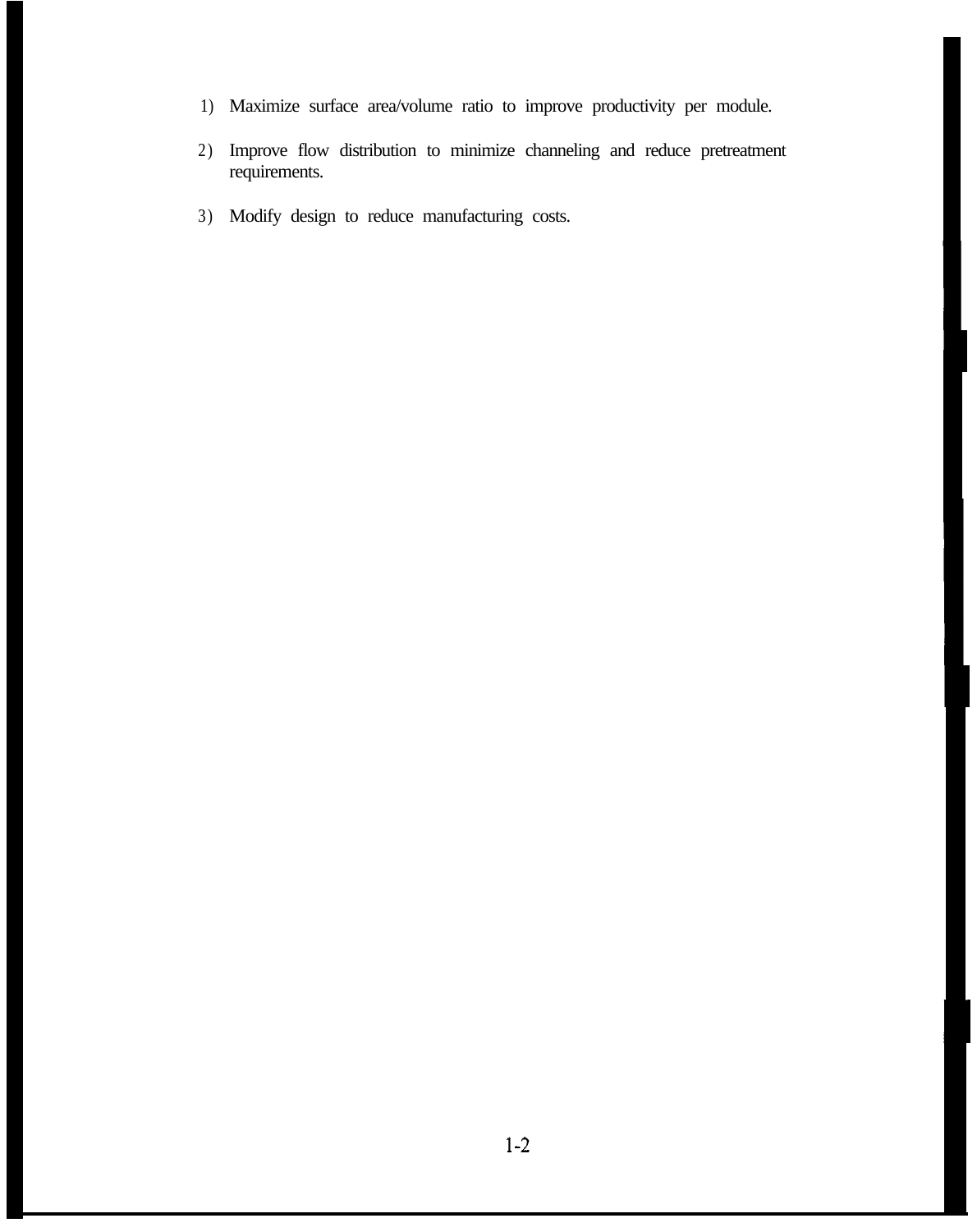## **Chapter 2 FIBRE AND MEMBRANE PRODUCTION**

Standard thin film composite reverse osmosis and nanofiltration membranes have two separate parts:

- A thin barrier layer (membrane) which serves as the separating layer.
- A microporous sublayer (base fiber) supporting the barrier layer.

It has been shown by Cadotte et al. (198 1) that polysulfone provides an excellent support for very thin, highly selective desalination membranes. In flat sheet membranes, the mechanical strength is provided by a fibrous web and, therefore, a thin support layer can be made. However, fibers must be self-supporting and, in this case, need to withstand compression pressures of 300-400 psi. Because of this, the fiber usually has a thick wall, and this results in low permeability. As such, the formulation used in flat sheets cannot be used in fiber spinning, and a new formulation with optimal characteristics needed to be developed.

Previous work has shown that a hollow fiber reinforced with fiberglass has a higher compression and collapse pressure. The dope composition, membrane thickness, and spinning conditions all affect performance, as measured by factors such as flux, compression pressure, and molecular weight cutoff (MWCO). The resulting base fiber must have the appropriate MWCO, pure water flux, and compression pressure for nanofiltration applications.

To meet this objective in Phase I of this program, base fibers were developed from three different polymers: polysulfone (PS), sulfonatedpolysulfone (SPS), and polyimide (PI). The fibers were reinforced using a hollow fiberglass braid as support. In addition to strengthening the fiber, this allowed the use of dopes with lower viscosity. High viscosity dopes yield fibers with lower flux and higher compression pressure. Methodology used in fiber spinning does not allow one to use low viscosity dopes. One way to overcome this difficulty is to make a thin membrane on a support so that most of the strength of the fiber will come from the support and the membrane only behaves as a separation layer. This would allow the coating of thinner base membranes, which in turn would maximize the flux while maintaining compression resistance.

#### **2.1 Experimental Methods**

#### **2.1.1 Coating**

A simplified schematic of a fiber coating device is shown in figure 2-l. A reservoir containing the polymer solution is pressurized with nitrogen and the polymer is forced into the spinning jet (a tube-in-tube jet). In unreinforced fibers, the solution extruded through the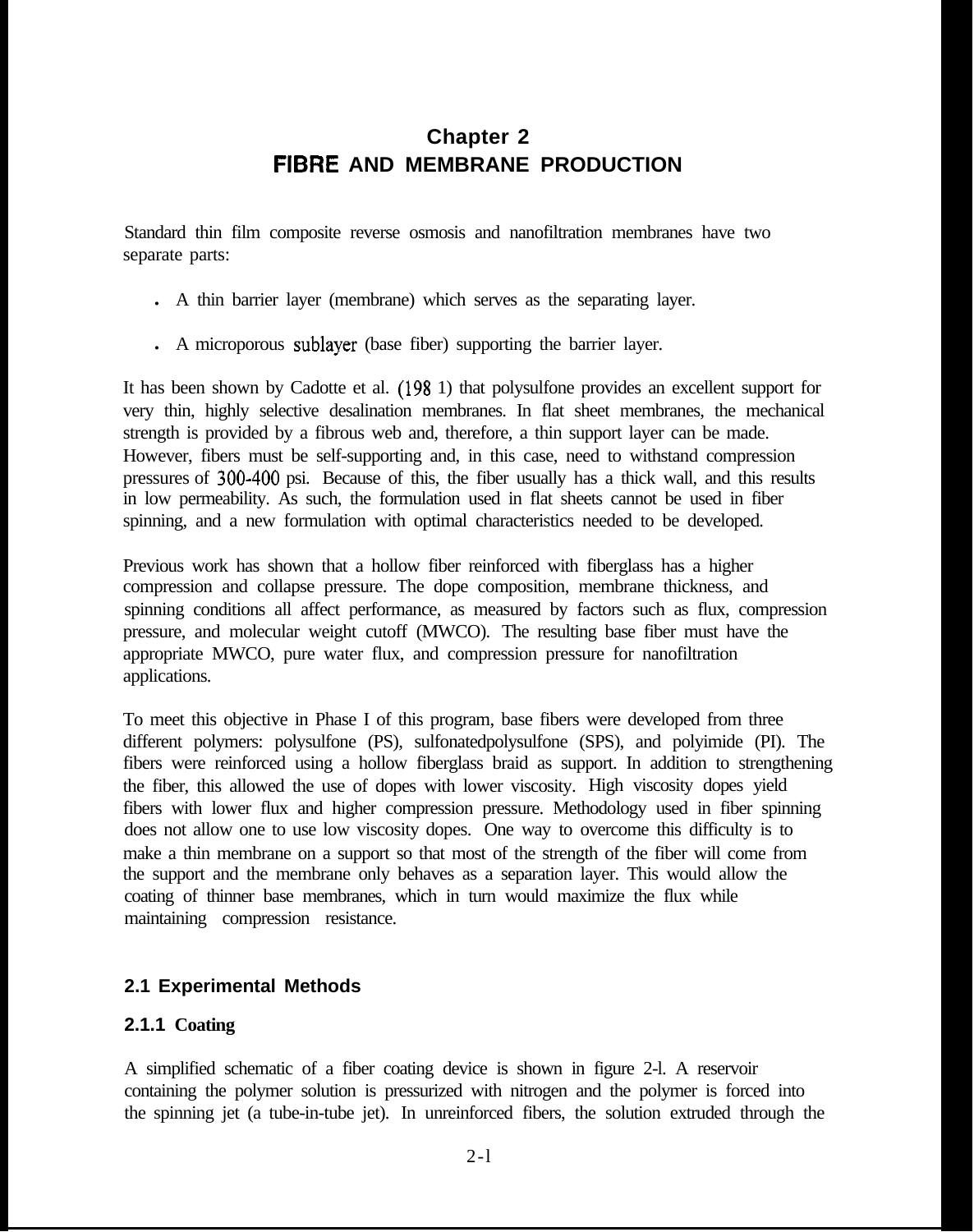

Figure 2-1 .-Hollow fiber spinning.

spinning jet is drawn into a coagulation bath. The center bore of the extruded fiber is maintained open by the use of a non-coagulant fluid under pressure. The size of the extruded fiber is controlled by the pressure in the dope vessel, the extruding speed, and the pressure of fluid in the center bore.

For reinforced fibers, the procedure is identical, except that a hollow fiberglass braid is used instead of a non-coagulant bore fluid. The fiberglass reinforcement passes through the first jet and is coated with polymer. The second jet removes the excess polymer. The resulting fiber proceeds through the coagulation bath.

The replacement of polymer solvent with water from the coagulation bath causes the viscosity of the polymer solution to increase. The speed of the replacement as well as the polymer formulation control the pore size of the resulting fiber. As more solvent is replaced by water, the polymer begins to solidify in the coagulation bath and can be further handled.

The fiber is then directed to a winder by use of a self advancing godet. The fiber is wound into bobbins. The wound fiber is then washed with water to remove the remainder of the solvent and additives and then impregnated with preservative before drying.

#### **2.2 Compression Test**

A simplified chart of the test installation is shown in figure 2-2. The compression pressure of the fiber was determined using water flux measurements. A looped fiber bundle containing 6 fibers was potted into a half-inch steel fitting. The fiber bundle was connected to a water reservoir. The outside of the fiber bundle was surrounded with water. The water reservoir was then pressurized with nitrogen to approximately 20 psi and the water flux recorded over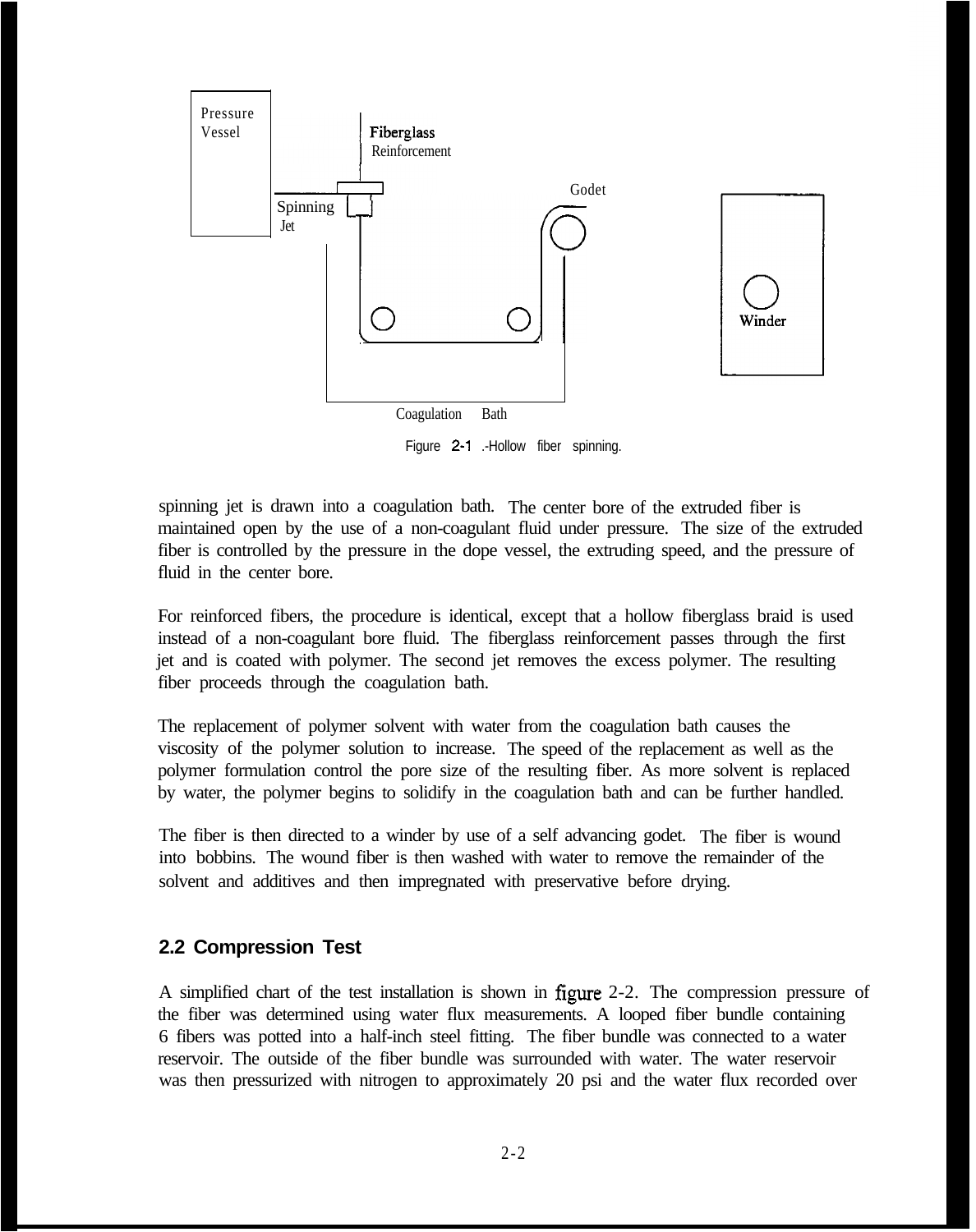

Figure 2-2.~-Compression.

a 20-minute period (measured at 5-minute intervals). The nitrogen pressure was increased by 20 - 50 psi every 20 minutes up to 400 psi, or when the flux started to level off and stopped increasing with pressure. The compression resistance is determined by plotting the water flux as a function of test pressure. The point at which the curve begins to flatten is the compression pressure of the fiber.

In Phase I of this project, polysulfone base fiber coated with sulfonated polysulfone gave a nanofiltration membrane with the flux of 13 USgfd and a rejection of 70% on 2,000 ppm MgSO, solution at 200 psi test pressure. The membrane developed in Phase I had rejection of magnesium sulfate within the target criteria; however, the flux was lower than the target. It is our objective in Phase II to develop a membrane with high rejection ~90% on magnesium sulfate and a flux of 20-25 USgfd at an operating pressure of 150 psi.

In Phase I, the polymer used in the fabrication of the base fiber was polysulfone. Although it was suitable for coating a **nanofiltration** thin film membrane, we had some difficulty with storage. It was observed that flux of the base fiber declined with time. Consequently, in Phase II, we decided to look at other polymers which have better hydrophilicity and higher glass transition temperature (T,).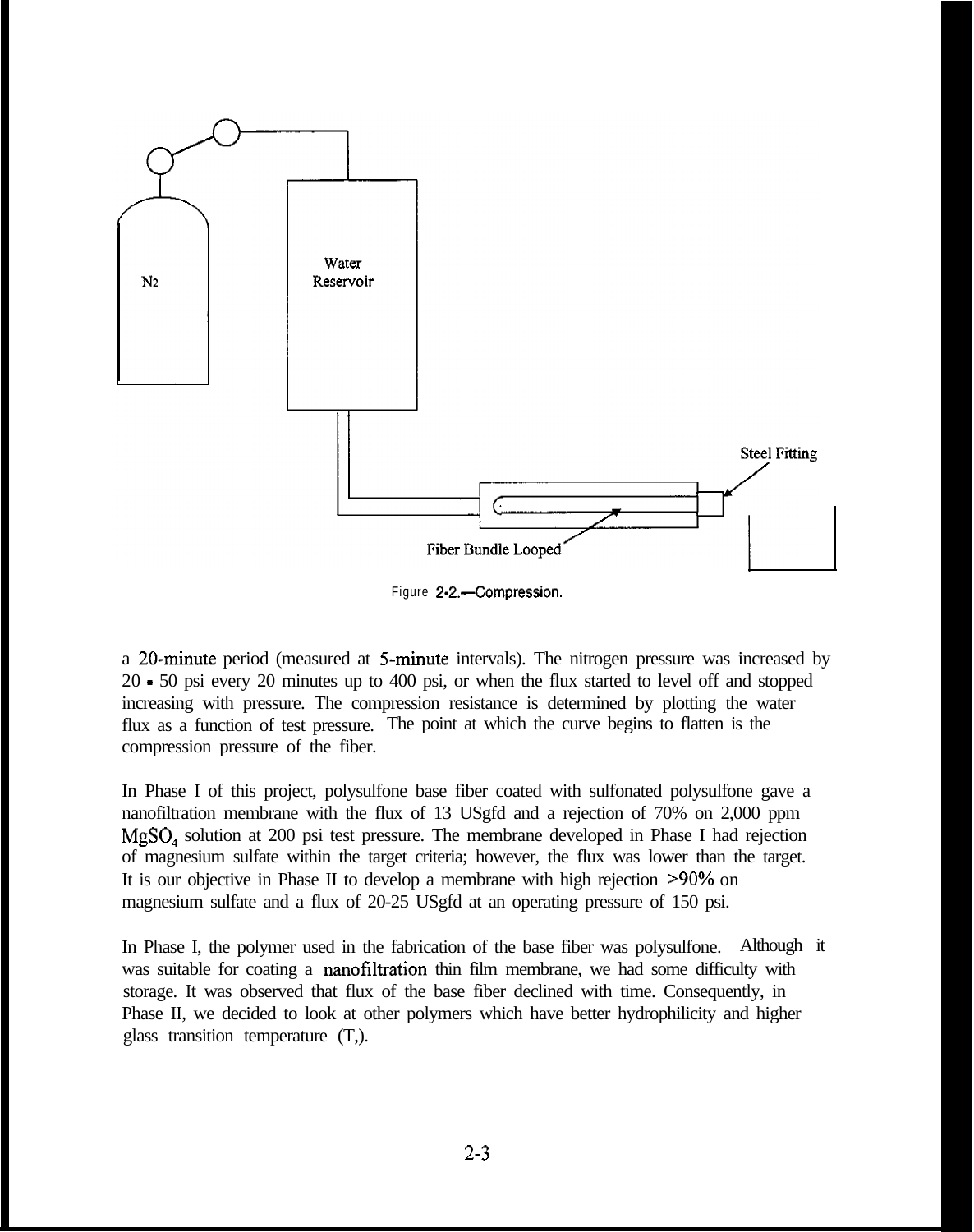#### **2.3 Base Fiber Improvements in Phase II**

In Phase I, the polysulfone base fiber, when coated with sulphonated polysulfone, gave a nanofiltration membrane with a flux of 13 USgfd and a rejection of 70% on 2,000 ppm MgSO, solution at 200 psi test pressure.

Although these membranes were suitable for treating brackish water, the flux and rejection were too low to be commercially viable. Another difficulty encountered during fabrication of the base fiber is that the flux of the base fiber changed with time (flux dropped).

As such in Phase II, the objective was to develop a more stable base fiber, which could not only be used at room temperature but could also be used at higher temperatures  $(>55 \degree C)$ . The final coated nanofiltration membrane should have a 95% rejection on 2,000 ppm  $MgSO<sub>4</sub>$ and a flux > 15 USgfd at 150 psi. In this phase, we chose the polymer polyethersulfone (PES) as base fiber material. The reason for this choice is that PES is much stronger, more hydrophilic, and has a higher  $T<sub>e</sub>$  than polysulfone.

#### **2.3.1 Development of Polyethersulfone Base Membrane**

The target characteristics of the base membrane are:

- If Pure water flux  $> 100$  USgfd at 150psi.
- l Rejection (molecular weight cut off)  $\leq 50,000$  Daltons.

#### *A. Optimization of Dope Composition*

The dope consists of PES, polyvinylpyrrolidone (PVP), and the solvent dimethyl formamide (DMF). Dopes with varying amounts of PES and PVP were made and their properties (viscosity etc) were measured. The acceptable dopes were coated on a glass fiber braid (OD/ID 1.0/0.3mm). Initially, all fibers had a low bubblepoint and pin holes and, therefore, were not acceptable for coating the thin film composite membrane.

The dope making procedure and drying times were changed, and the resulting fibers obtained did not have any pin holes and had a good bubble point. Further, the spinning conditions were changed to optimize the flux and the rejection. Parameters considered were air gap, dope temperature, and the gelation temperature (temperature of bath 1 and bath 2).

Fibers having the following characteristics were chosen for the thin film membrane coating trials: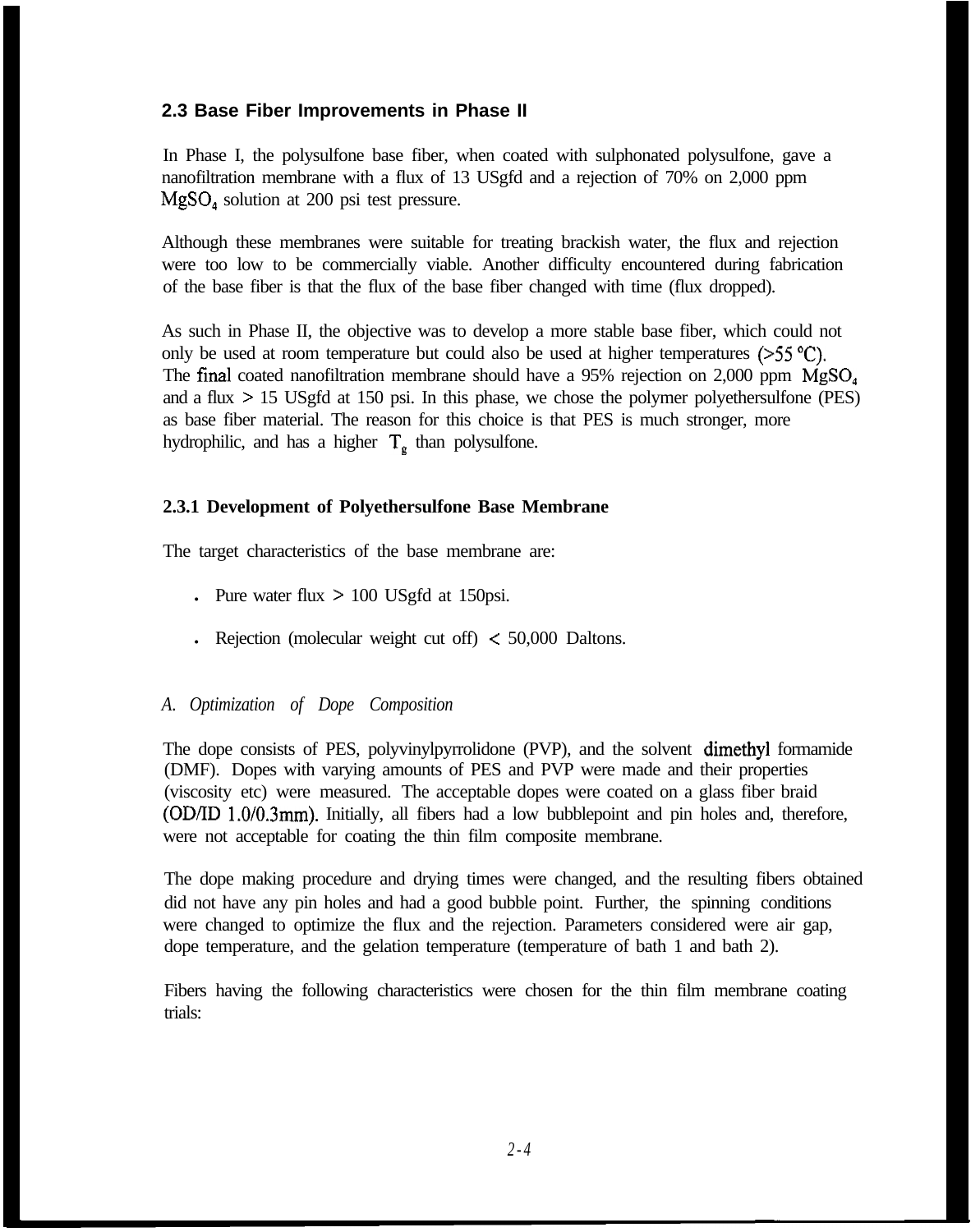Pure water flux < 100 USgfd at 50 psi Rejection (MWCO)  $> 60\%$  dextran 10 K Bubble point > 15 psi

#### **2.4 Membrane and Coating Development**

#### **2.4.1 Fiber Pretreatment**

It is well known that in a solvent evaporative thin film coating method, the base fibers should be dry. However, in polymeric base fibers, pores collapse as soon as they are dried. Thus, the final coated membrane will have a very low flux. Several methods were tried to prevent the pore collapse when the fibers were dried.

**a>** Solvent Exchange

The base fiber was treated with methanol and isopropyl alcohol. After the treatment, fibers were soaked in water or air dried. Air dried membranes showed severe flux decline.

**b)** Hot Water Treatment

The base fiber was treated with boiling water and coated with standard SPS solution. The results obtained were not satisfactory.

**C>** Glycerine Treatment

The base fiber was treated with a glycerine solution and then coated with the standard coating solution. The results obtained were not satisfactory.

**d)** Chlorine Treatment

The base fiber was treated with chlorine and coated with the standard SPS coating solution. The fibers thus obtained did not have the required flux and rejection.

Another series of trials was conducted to develop and optimize a suitable pretreatment method.

The base membrane was treated with boiling water and glycerine and then coated with SPS coating solution under various conditions.

The coating methods used in the experiments are summarized below:

a) Base membranes were treated with boiling water and glycerol solutions. The membranes were then coated with SPS solutions of different concentrations and heated.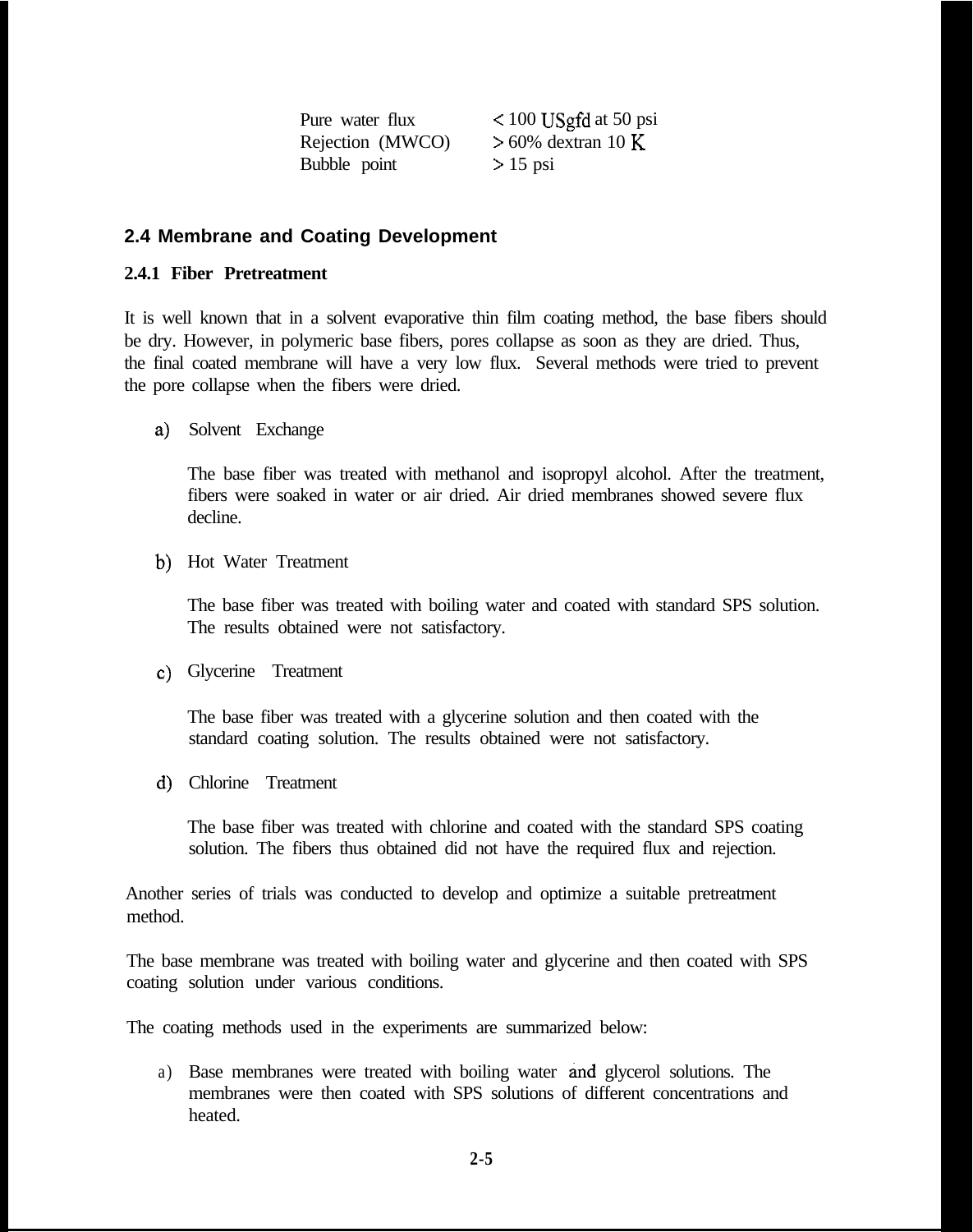- b) After treatment with boiling water and glycerol solution, the base membranes were coated with polyvinylmethylether (PVME)-methanol solutions of different concentrations. Then, PVME coated base membranes were coated with SPS solution and heated.
- c) The boiling water and glycerol treated base membranes were coated with PVME and SPS at variation conditions. The main condition changes were: (1) PVME coated fibers were heated at 60  $\degree$ C for 5 min., (2) there was no glycerol step after SPS coating, and (3) the base membranes were washed with methanol after boiling water and glycerol solution treatments.
- d) The boiling water and glycerol treated base membranes were coated with PVME and SPS in different order.
- e) The boiling water and glycerol treated base membranes were coated with PVME, PVA, and SPS. The coated membranes were heated at 100 °C for 10 min.
- The untreated base membranes were coated with PVA and SPS. The reproducibility was determined. Change in the rejection and flux were measured with time for several membranes.
- g) A polyacrylic acid was used as a precoating solution.
- h) The SPS coated membranes were tested on 2,000 ppm  $MgSO<sub>4</sub>$ . The rejection and flux were determined at 150 psi with a flow rate of 10 L/min.

Results of the trials indicated that PVA used as a precoating agent for the SPS coating on the PES base membrane provided the optimal membrane.

#### **2.4.2 Optimization of Thin Film Coating**

PVA-SPS coating trials were carried out at various conditions, using several base fibers to optimize the membrane. Base fibers used in this study were JB-5 to JB-11-3.

- a) With JB-5 fibers, the effect of PVA of different molecular weight and concentrations on coating efficiency was investigated at different curing temperatures.
- b) JB-6 fibers were washed with water for different time periods after spinning and were coated with PVA-SPS solutions. PVA solutions with two different concentrations were used, The reproducibility was determined at the same conditions.
- c) The fibers (JB-7) were coated with PVA-SPS solutions. The PVA with different molecular weight and at different pH's were used. The effect of treatment times of PVA and SPS solutions on coating efficiency was investigated,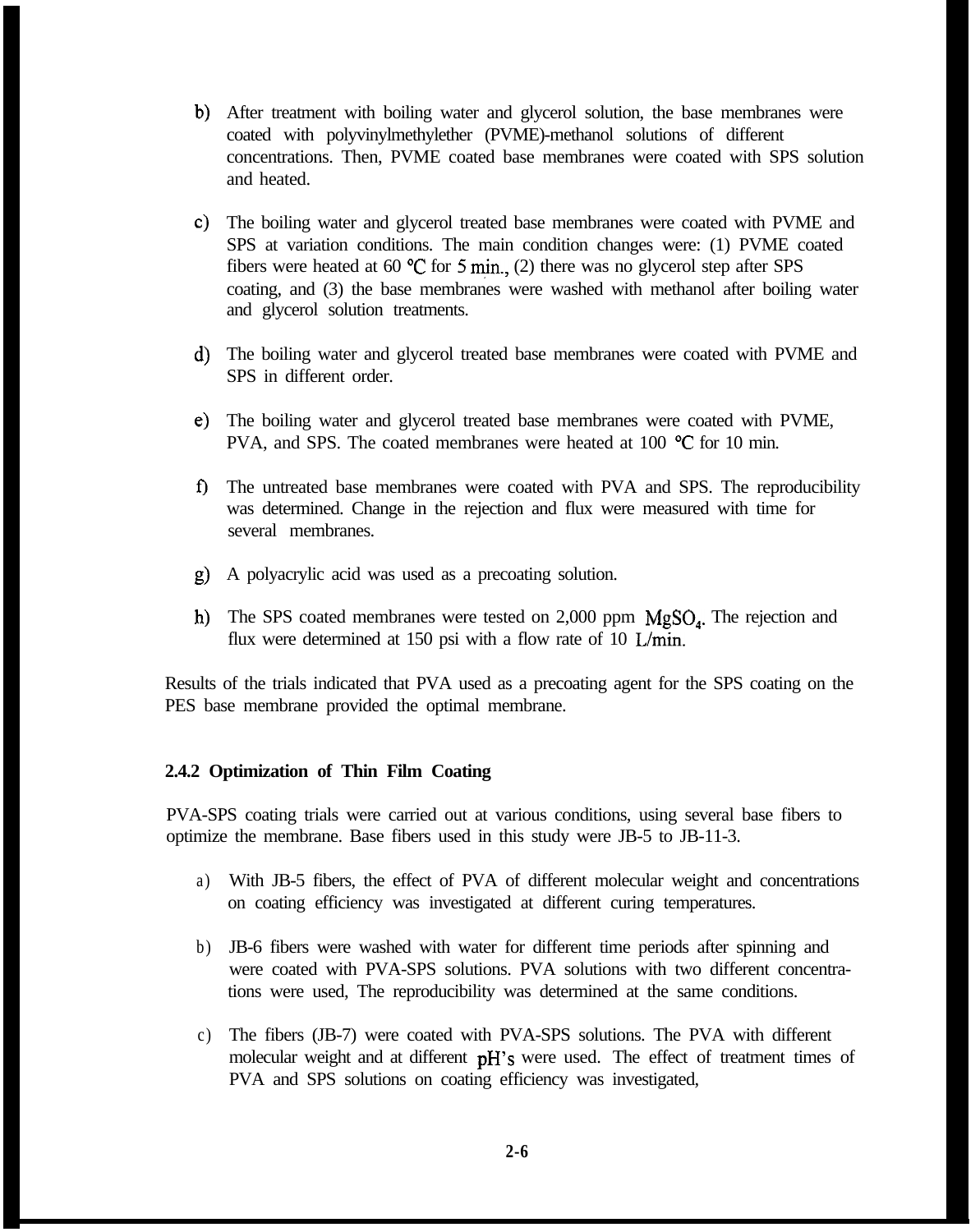- d) The fibers (JB-9) were coated with PVA-SPS solutions. The PVA solutions with different molecular weight and two concentrations were used. The reproducibility was determined at the same conditions.
- e) The fibers (JB-11-3) were coated with PVA-SPS solutions. The PVA solutions with different molecular weight and two concentrations of SPS solutions were used. The coating period with PVA solution was changed from 10 min to 30 min. The number of times the coating solution could be used was determined.

#### **2.4.3 Conclusions**

While the coating efficiency strongly depends on the base fiber properties (molecular weight cutoff, bubble point, and flux), a defect free base fiber could be directly coated with SPS solution to produce fibers with a  $>90\%$  rejection and 20 USgfd when tested on 2,000 ppm  $MgSO<sub>4</sub>$  at 150 psi.

#### **2.4.4 Attempt to Increase the Rejection and Flux of SPS Coated NF Membrane**

In an attempt to simplify the coating procedure, SPS coating trials were carried out under different conditions. Base fibers JB-11 and JB-13 were used in the experiments. Two different SPS solutions with different concentrations of dichloromethane were used for coating.

The following parameters were investigated:

- In The effect of dichloromethane concentration in the SPS coating solution on rejection and flux was investigated (figure 2-3).
- In The different water soluble polymer (P, PEIM, and P30) were used in the preparation of glycerol solutions.
- A P30 solution was coated on PES fiber directly.

Long-term testing of SPS coated fibers was then performed. A fiber with 94.6% rejection and 18 USgfd when tested on 2000 ppm  $MgSO<sub>4</sub>$  at 150 psi was obtained.

#### **2.4.5 Long-Term Test**

Fiber bundles with different membrane surface areas were tested at 150 psi. Figure 2-4 shows the rejection and flux change with time.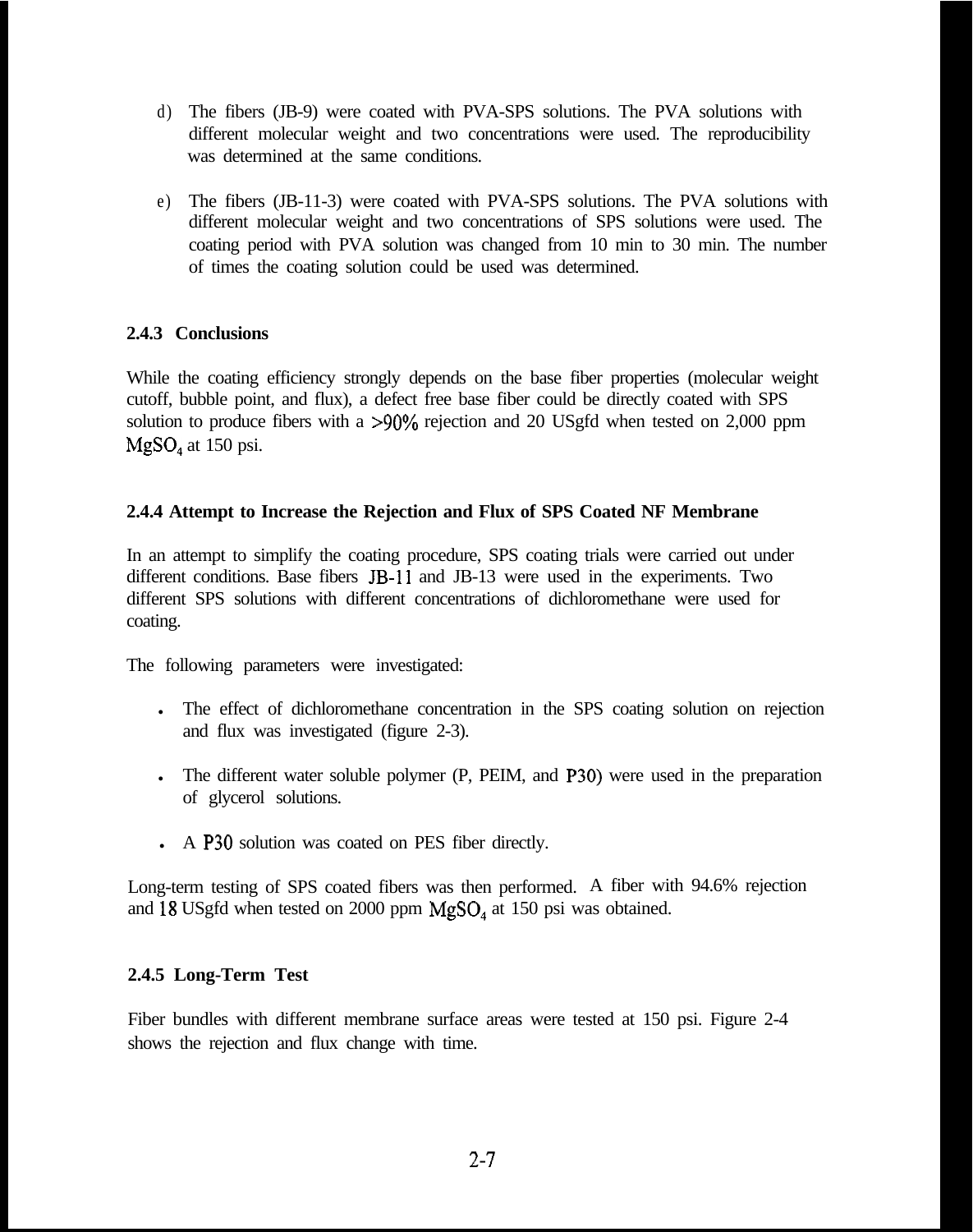

Figure 2-3.-The effect of concentration of dichloromethane in the SPS coating solution.



These membranes were also tested on solutions which contained  $2,000$  ppm  $MgSO<sub>4</sub>$  along with organic compounds of different molecular weights. Results of this study are given in figure 2-5.

NF membrane JB-15-B1 showed the highest rejection of MgSO<sub>4</sub> and lowest rejection of Raffmose. The rejection of compounds from best to worst are:

**.**  $MgSO<sub>4</sub> >$  Sucrose > Polyethylene glycol (MW 1000) > Raffinose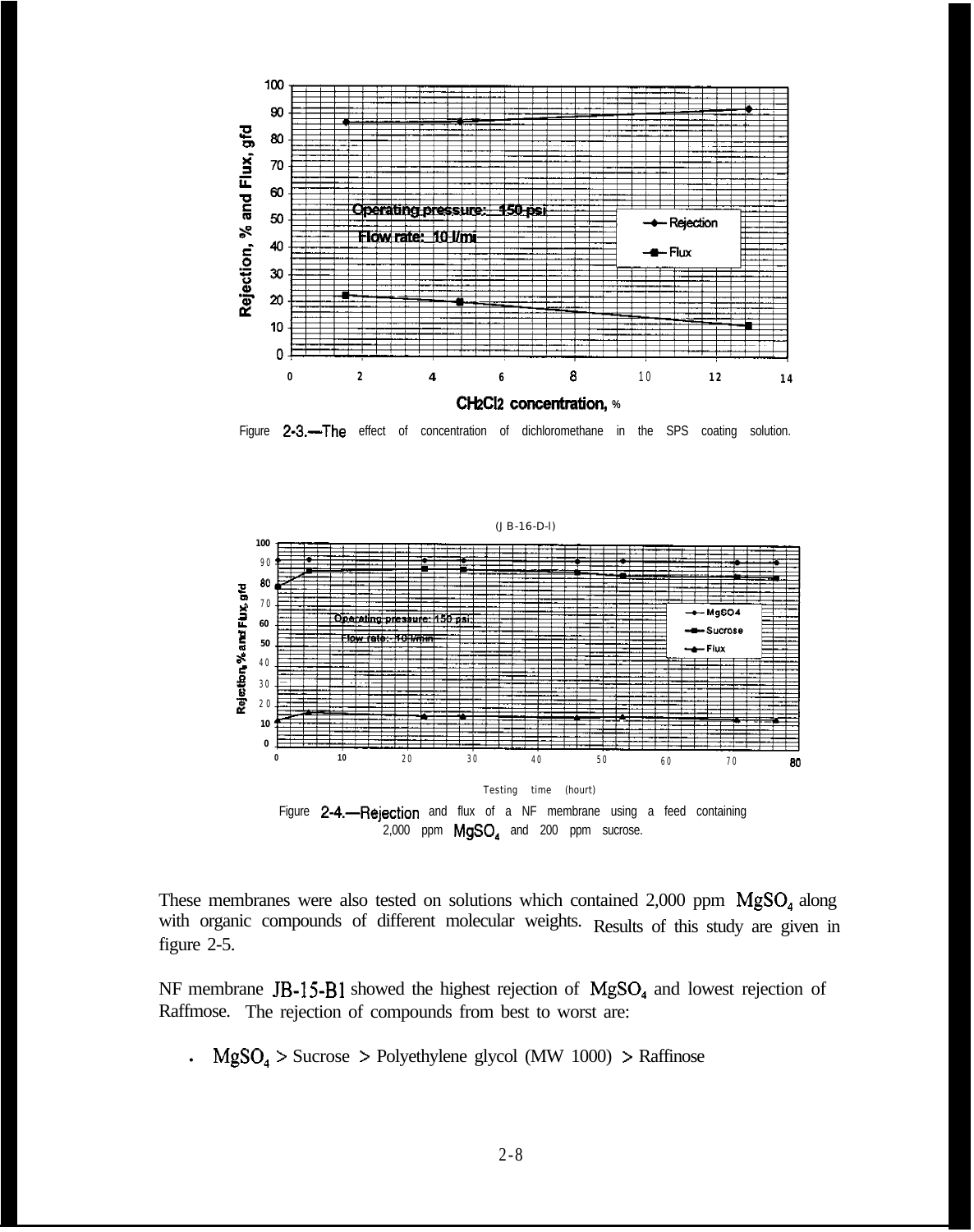

Figure  $2-5$ .-The rejection of MgSO<sub>4</sub> and organic compounds.

Testing using a feed solution containing  $2,000$  ppm  $MgSO<sub>4</sub>$  and  $200$  ppm sucrose gave rejection of 92.1% of  $MgSO_4$ , 84.8% for sucrose, and 14.8 USgfd at the end of 78 hours run at 150 psi.

#### **2.5 Conclusions**

A SPS coated NF membrane has been developed. This membrane has a rejection >90% and flux 15 USgfd on 2,000 ppm  $MgSO<sub>4</sub>$  at 150 psi. A long-term test of this membrane shows that it performs well under various test conditions. This membrane also rejects NaCl and low molecular weight organic compounds.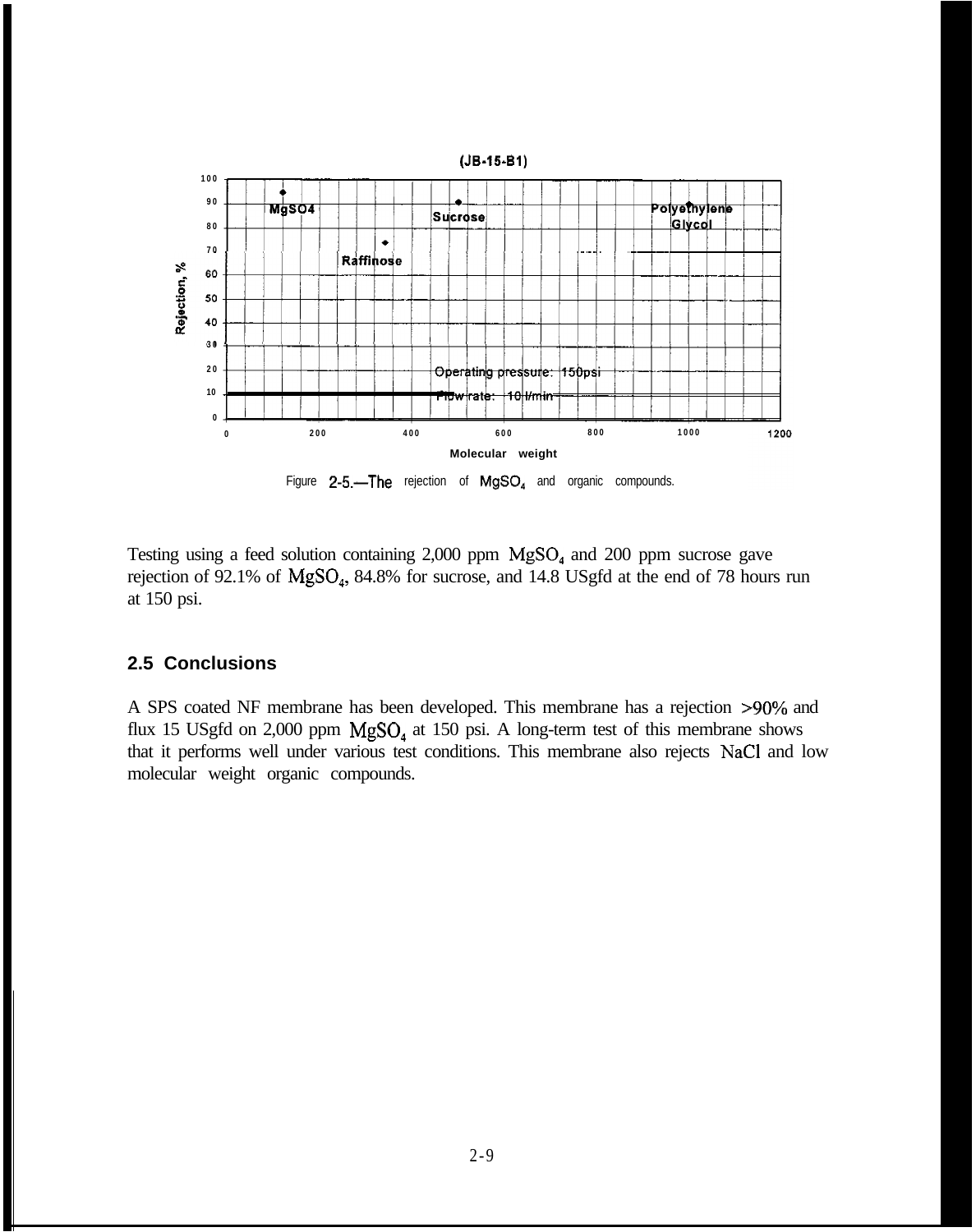# **Chapter 3 DEVELOPMENT OF A MODIFIED NANOFILTRATION MODULE**

#### **3.1 Module Design Improvements**

A modified nanofiltration module was designed by Zenon which improves upon previous transverse flow concept for brackish water. The design forces feed to flow across, or transversely to, the axis of the fibres, which will take advantage of the principles of higher mass transfer and reduced fouling potential observed in previous generations of Zenon's Moustic<sup>TM</sup> modules. The newly developed prototype nanofiltration element can be seen in figure 3-l



Figure 3-l .--Prototype nanofiltration element.

#### **3.1.1 Prototype Description**

The module embodies a true transverse hollow fibre membrane flow pattern. It is sized to fit inside a standard S-inch RO pressure vessel. The module is comprised of numerous elements stacked together within one pressure vessel. With the exception of the permeate collection chamber, the module elements are not pressure-loaded components. Therefore, the frame and shell of each element is solely for the purpose of positioning the fibre membranes and directing the feed flow water.

The periphery of the element is cylindrical in shape and will fit inside an 8-inch pressure vessel. Each element is 3.75 inches high. The feed flow region of the module has an irregular pentagonal shape. The fibres are oriented perpendicular to the flow and open at one end only to withdraw the permeate while the other end is embedded in a potting compound. An element is composed of 26 layers of fibre—each fibre layer containing 5 1 individual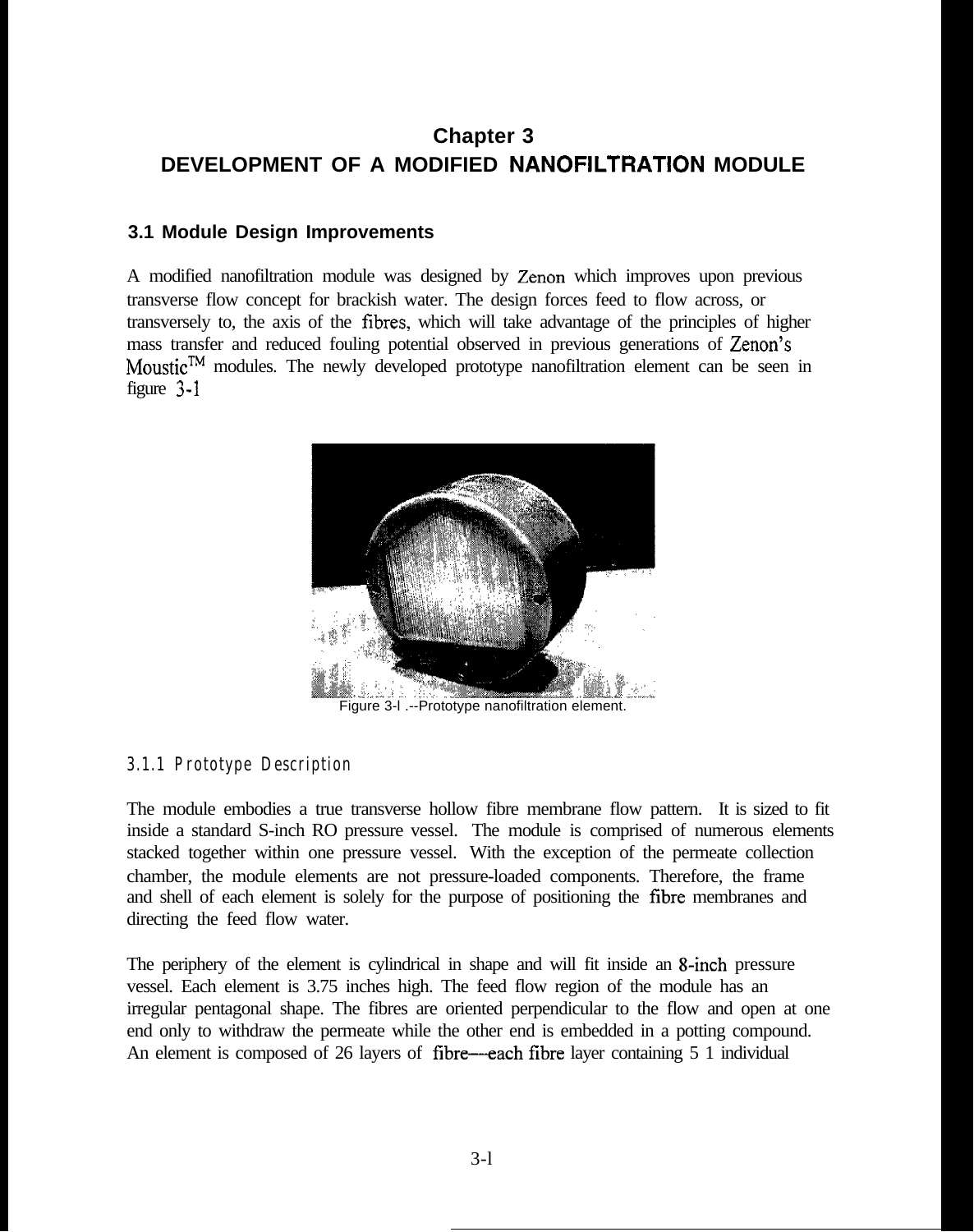fibres of varying length. The membrane surface area of each fibre layer fitted with 1.2 mm O.D. fibre is approximately 0.263 ft". The packing density of one nanofiltration element with 26 fibre layers is approximately 63  $\text{ft}^2/\text{ft}^3$ .

As previously mentioned, the element itself is not a pressure vessel. Only the permeate collection chamber is subjected to working pressure loads. The key to the success of this design was to make a permeate collection chamber with sufficient strength to remain integral under working pressures. The new and novel approach to solving this problem is the fibre positioning card. The fibre positioning card, as shown in figure 3-2, serves two purposes: first, it is used in the manufacturing process to position and stabilize the fibre membrane segments during the assembly and potting process. This may be better understood by a description of the manufacturing process. Fibres are placed between the alignment pins on the card, the top row of pins direct the fibres to the permeate collection area, and the bottom row of pins ensure the fibres remain parallel and tensioned during the potting process. Fibres are lightly adhered to the card with hot melt adhesive. Second, the fibre positioning card serves as a reinforcing rib within the permeate chamber. The top edge of the card is designed to fit against the inside surface of the element housing. The top edge of the card has been reinforced since it will be subjected to working pressure loads within the permeate chamber.



Figure 3-2.-Fibre positioning card (with fibres in place).

The purpose of the element housing (see figure  $3-3$ ) is to contain a stack of fibre positioning cards. The element housing was machined from aluminum for prototype purposes; production versions would be injection molded in a similar material to the fibre positioning card. The element housing has O-ring grooves on the outside surface to seal multiple elements together to assemble a module. The inside of the housing has two grooves which travel the entire perimeter of the urethane sealing area. This feature was added to strengthen the urethane seal by increasing the surface area the urethane had to seal to. The ends of the element housing are stepped so they will be embedded in the potting compound to secure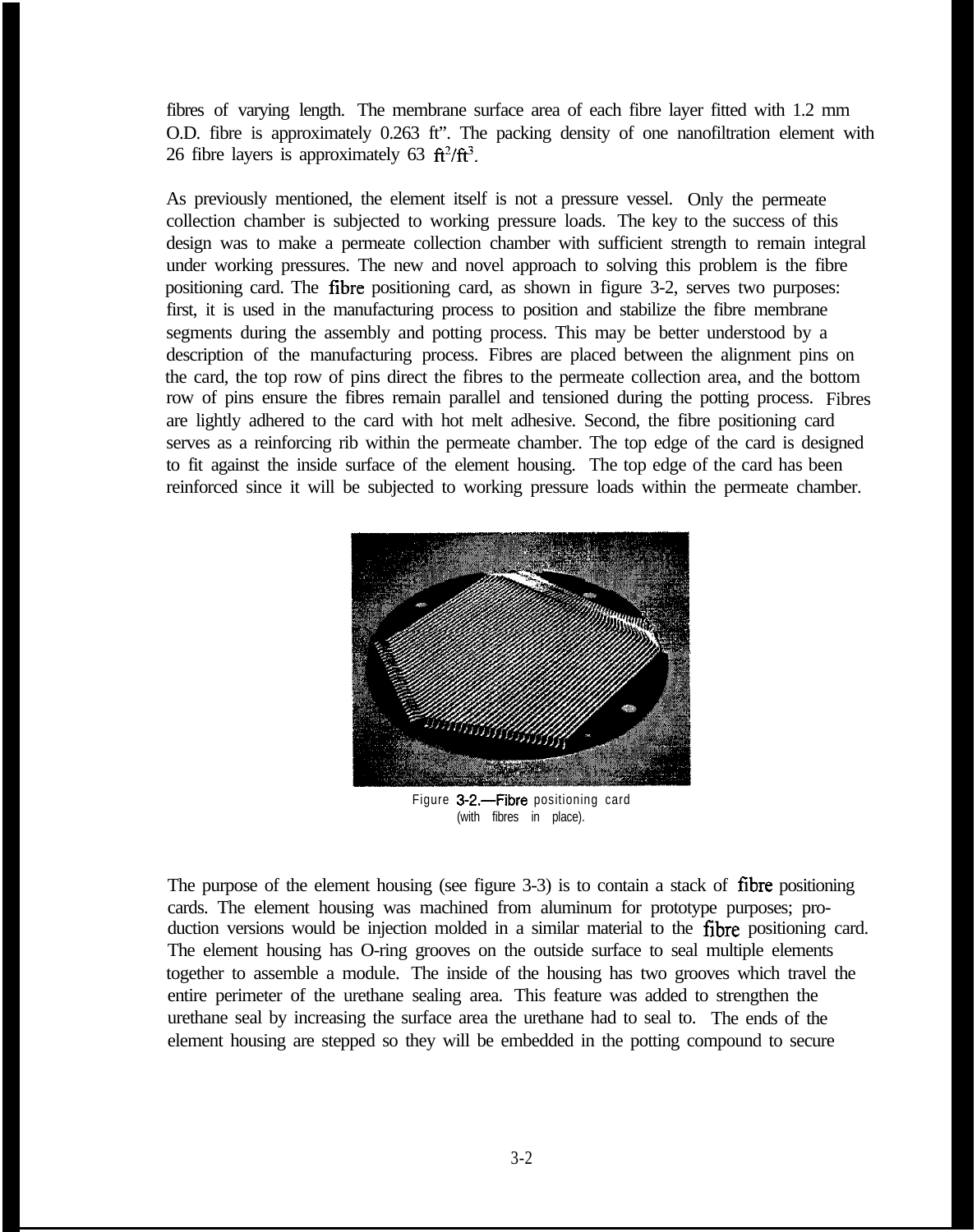

Figure 3-3.-Element housing.

the stack of fibre positioning cards. The holes at the sides are for alignment during potting and to attach multiple elements together. An element is assembled by placing a stack of 26 fibre positioning cards inside the element housing. The permeate collection area is then filled with hot liquid wax that will solidify at room temperature so that the ends of the fibres are just submerged. When the wax has solidified, the potting compound is poured on top so the fibres become sealed within the element housing. When the potting compound has cured, the wax is melted out of the permeate chamber. The other ends of the frbres are embedded in the potting compound to completely seal the frbre ends and secure the ends of the element housing to the stack of cards. A labeled completed nanofiltration element is illustrated in figure 3-4.



Figure 3-4.--Labeled nanofiltration element.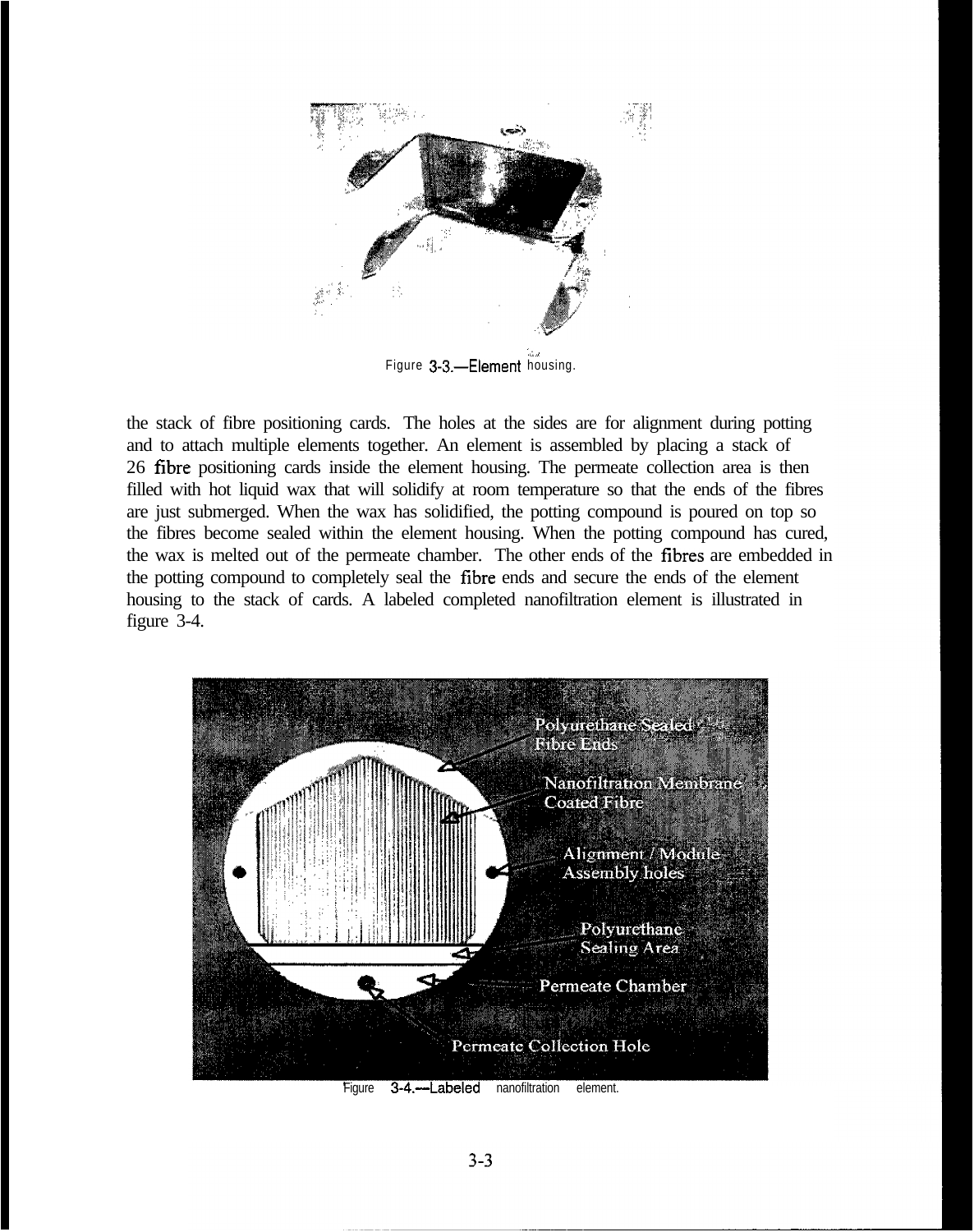#### **3.1.2 Process Advantages**

It is estimated that the cost to manufacture these modules would be approximately the same or less than the cost of manufacturing our tubular membrane products on a \$ per square foot basis. Packing density is higher than tubes but lower than spiral wound modules; however this may be more than offset by potential performance advantages. These include;

- A uniform flow velocity over all fibres, which assures uniform flow distribution and eliminates low velocity zones.
- True transverse flow design offers benefits of higher tolerance to solids and reduced fouling potential.
- Significantly higher Reynolds number than the previous transverse flow design, which serves to increase boundary layer mass transfer efficiency and results in higher solute rejections.
- Cylindrical design is well suited for higher pressures.
- Use of 8-inch pressure vessel design maximizes potential for retrofit market.
- Design maximizes the packing density achievable using true transverse flow principles, if modules are designed to fit into conventional pressure vessels.
- Significantly lower pressure drop than spiral modules when configured in series would allow higher overall recoveries.

#### **3.2 Results of Pressure Testing**

Initial air bubble testing at 20 psi of individual elements identified leaks at the urethaneelement housing interface. Due to the smooth surface of the aluminum housing and the tight clearance between the fibre card stack, pinholes between the wall of the element housing and the urethane developed. Grooves on the inside surface of the element housing were added to increase the surface area the urethane had to adhere to. Subsequent bubble testing at 20 psi of an element with a modified housing was successful with no leaks in the urethane potting.

A single element was then assembled with inlet/outlet headers in an 8-inch pressure vessel. The vessel and the feed tank were filled with a crystal violet die so that any leaks in the module could be identified by **coloured** permeate. The vessel was pressurized to a line pressure of 40 psi to check for assembly leaks. The module showed no signs of leaks at 40 psi. With a static pressure tester, the pressure was increased to from 40 psi to 150 psi. The permeate became discoloured after the pressure reached 150 psi. The module was disassembled from the pressure vessel and inspected for major defects or delamination- No major defects were found. The module was bubble tested at 20 psi, which identified the leak point at an O-ring.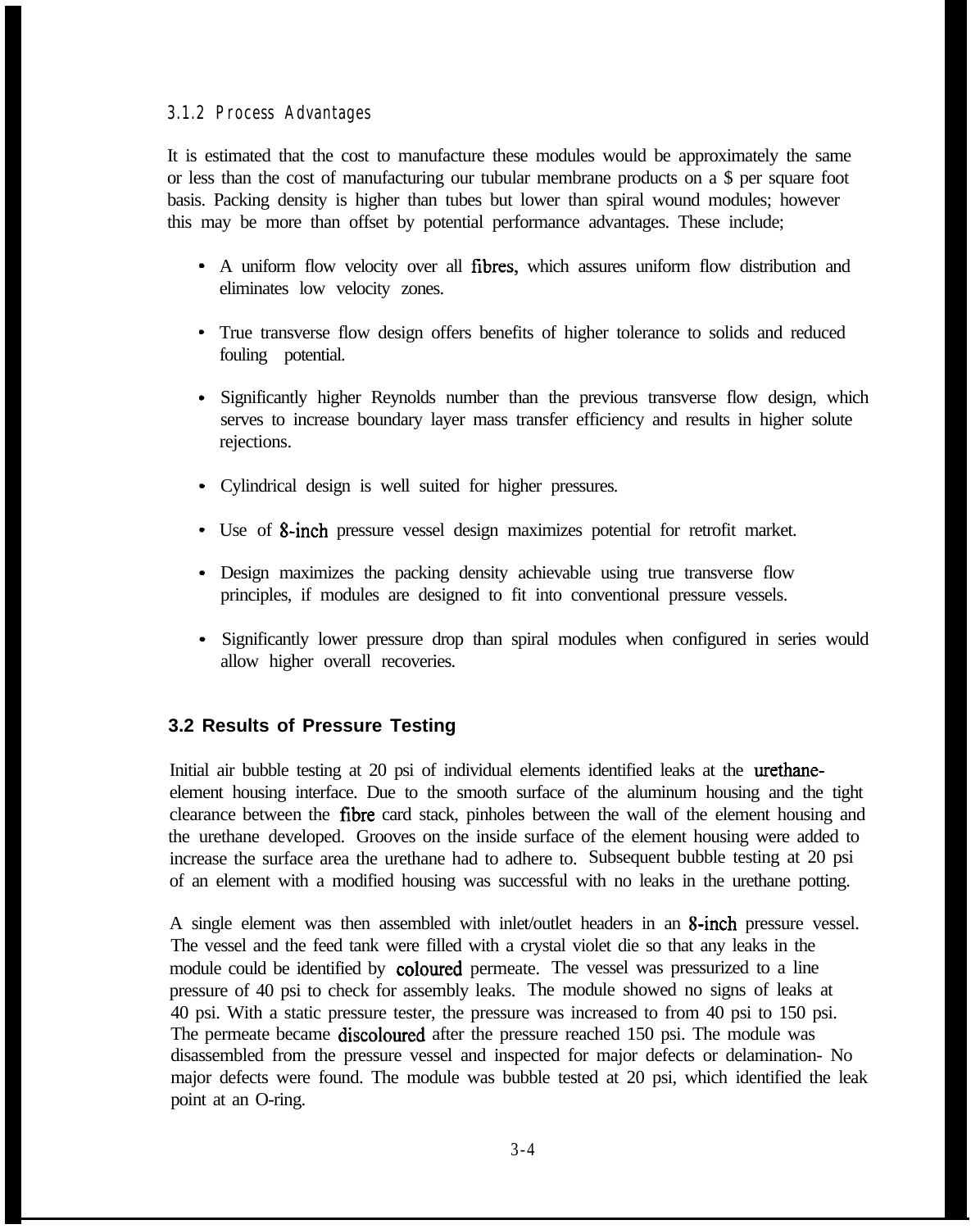#### **3.3 Conclusions**

Although the module leaked after 150 psi, the urethane potting and permeate chamber were able to withstand the pressure. The headers are attached to the element housing using the two assembly alignment holes on the outer circumference of the housing. These two points are a significant distance form the O-ring and therefore do not provide optimum compression of the O-ring. The O-ring leak can be fixed by adding more compression between the headers and the element. This will require redesigning the element housing and the fibre positioning card to include more holes on the outer circumference of the housing.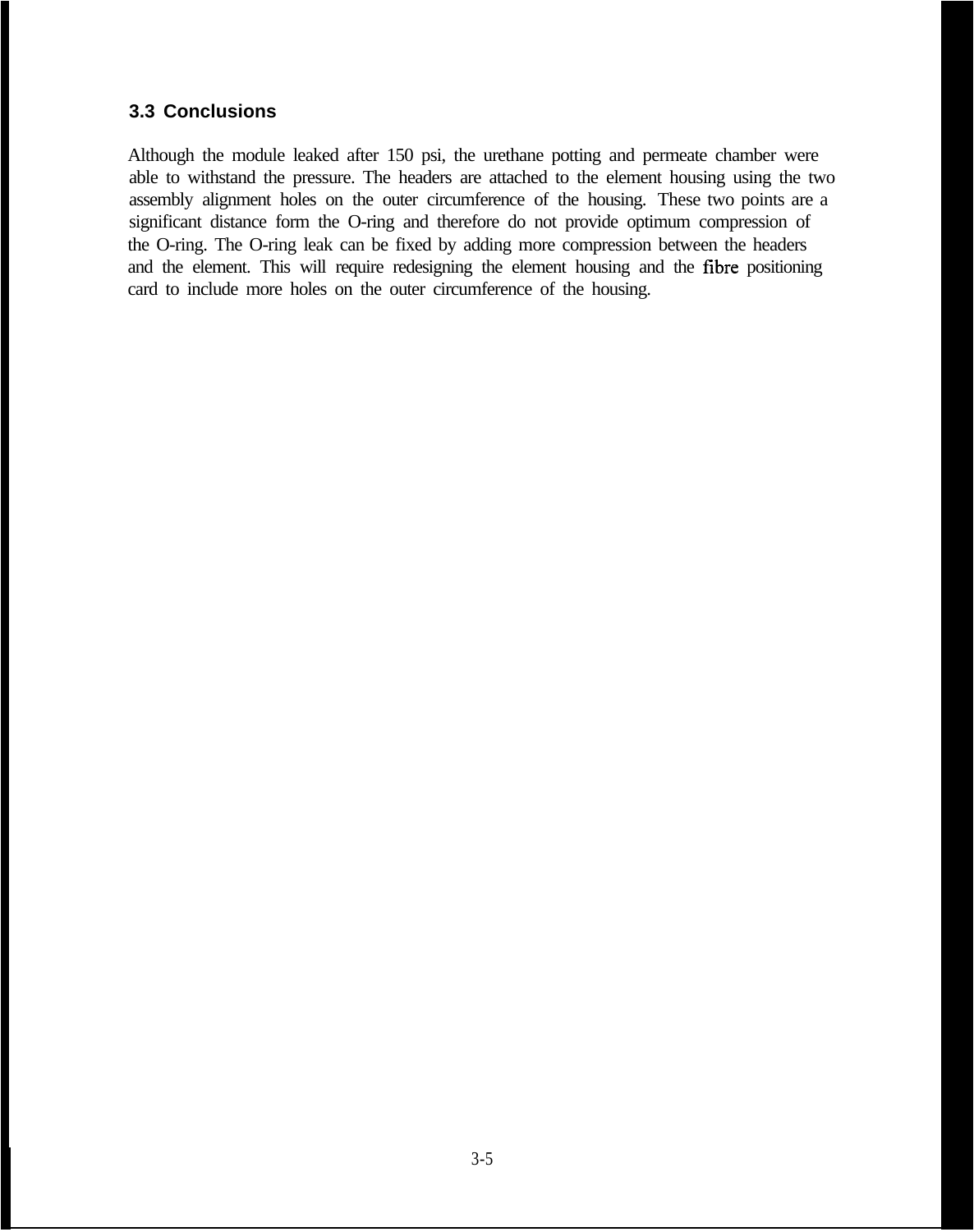## **Chapter 4 TECHNICAL AND ECONOMIC EVALUATION**

#### **4.1 Process Economics and Commercialization Potential**

The major advantages of a module design of this type are the lower operating costs associated with higher mass transfer, lower pressure drop, and reduced pretreatment requirements and fouling potential.

The packing density of the prototype element is  $63 \text{ ft}^2/\text{ft}^3$ , which is significantly lower than commercially available spiral wound modules which have a packing densities in the range of 275  $\text{ft}^2/\text{ft}^3$ . This is difficult to overcome in a transverse module design. The packing density could increase by reducing the spacing of the fibres, fitting more fibres on a positioning card, and reducing the thickness of the positioning cards to fit more cards in an element. However, it is important during the second dip coating that no fibres are touching each other so these changes would only increase the packing density approximately 25%. Longer fibre length would increase the packing density and decrease the manufacturing cost per unit area. The only way to significantly increase the length of fibre is to orient the fibres parallel to the axis of the module, but this eliminates the hydrodynamic advantages to the transverse design.

At this point in time, this module would not be commercially competitive with alternative available products on the market because of the capital investment required to manufacture such a module and the relatively low membrane packing density of this design. A more costeffective solution to the problem of nanofiltration of brackish surface waters would be to use microfiltration as a pretreatment to conventional spiral wound nanofiltration. We believe Zenon's ZeeWeed $^{\circledast}$  technology would be the most effective micro prefilter for this application,

#### **4.2 Manufacturing Requirements**

In order to manufacture a nanofiltration module of this type with repeatability and minimal defects that would be competitive with our existing technology requires the accuracy of automation. The fibre coating process would have to be fully automated to handle the volume of fibre required to produce large numbers of modules. The frbre coating line would most likely feed an automated machine which would lay-up the fibre on the fibre positioning card, glue it, and cut off the excess fibre. This step in the process requires repeatable accuracy and can be very tedious to do manually. At this point, the fibre positioning cards could be automatically stacked and assembled into an element housing and placed on another machine that would accurately dispense the wax into the permeate chamber. The element would then have to be cooled or left long enough for the wax to fully harden. Another automated machine would then accurately dispense urethane on top of the wax to seal off the permeate chamber. Once the urethane was cured, the other end of the fibres would have to be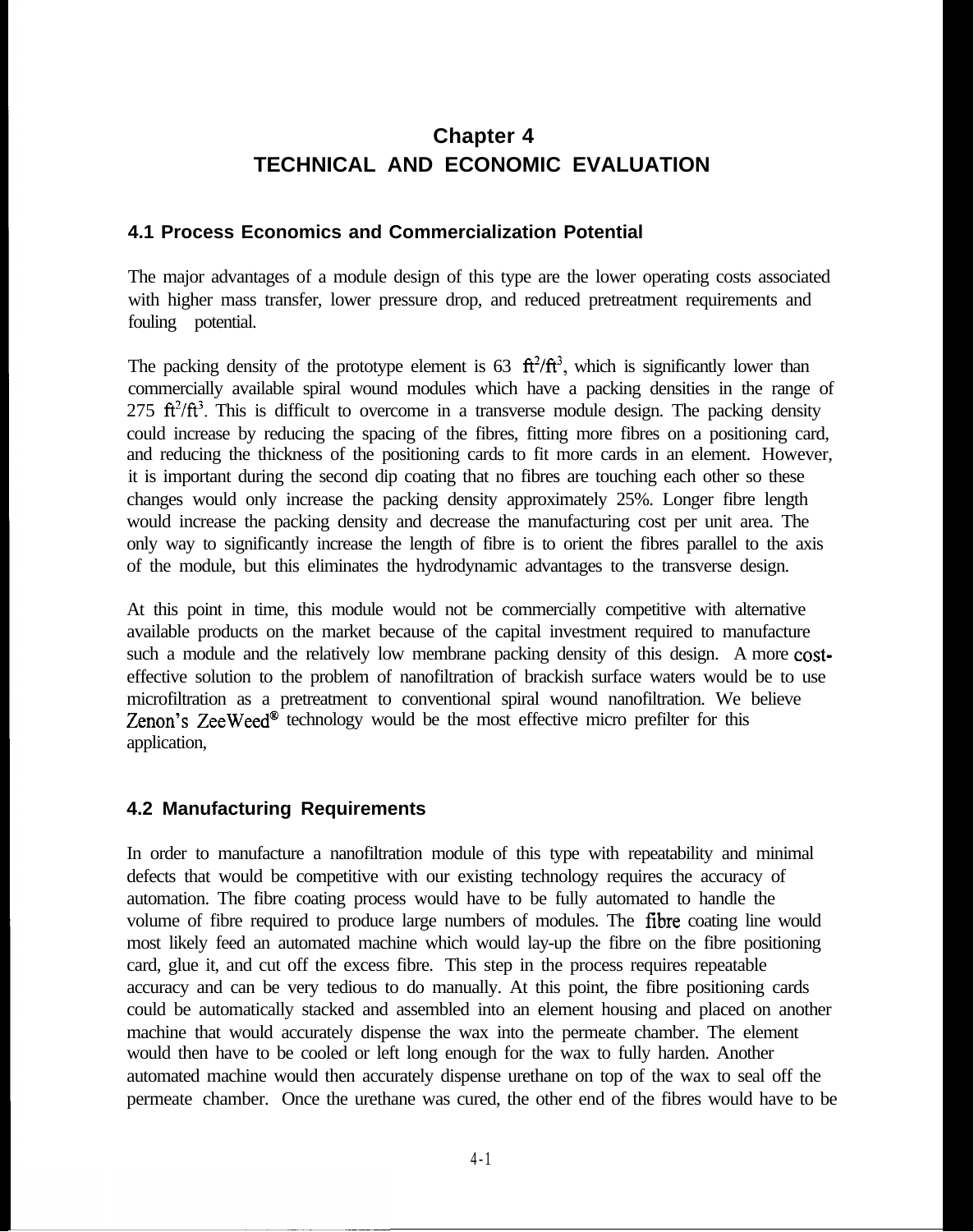sealed off in a two-step process once again by an automated machine. When the urethane was cured, the wax would need to be removed from the permeate chamber and the element could be quality checked by a fully automated test station. After testing, zero defect modules receive a second coating most likely by an automated dip process. The modules consisting of multiple elements would have to be assembled by hand and put on a system for final testing before being packaged as a finished product.

#### **4.3 Development Needs**

Before investment into a fully automated process, further module development is required to produce a more robust module design that can withstand higher operating pressures. Also, a reliable automated nanofiltration membrane coating process is required to determine whether the volume of fibre required can be produced for a full-scale production process.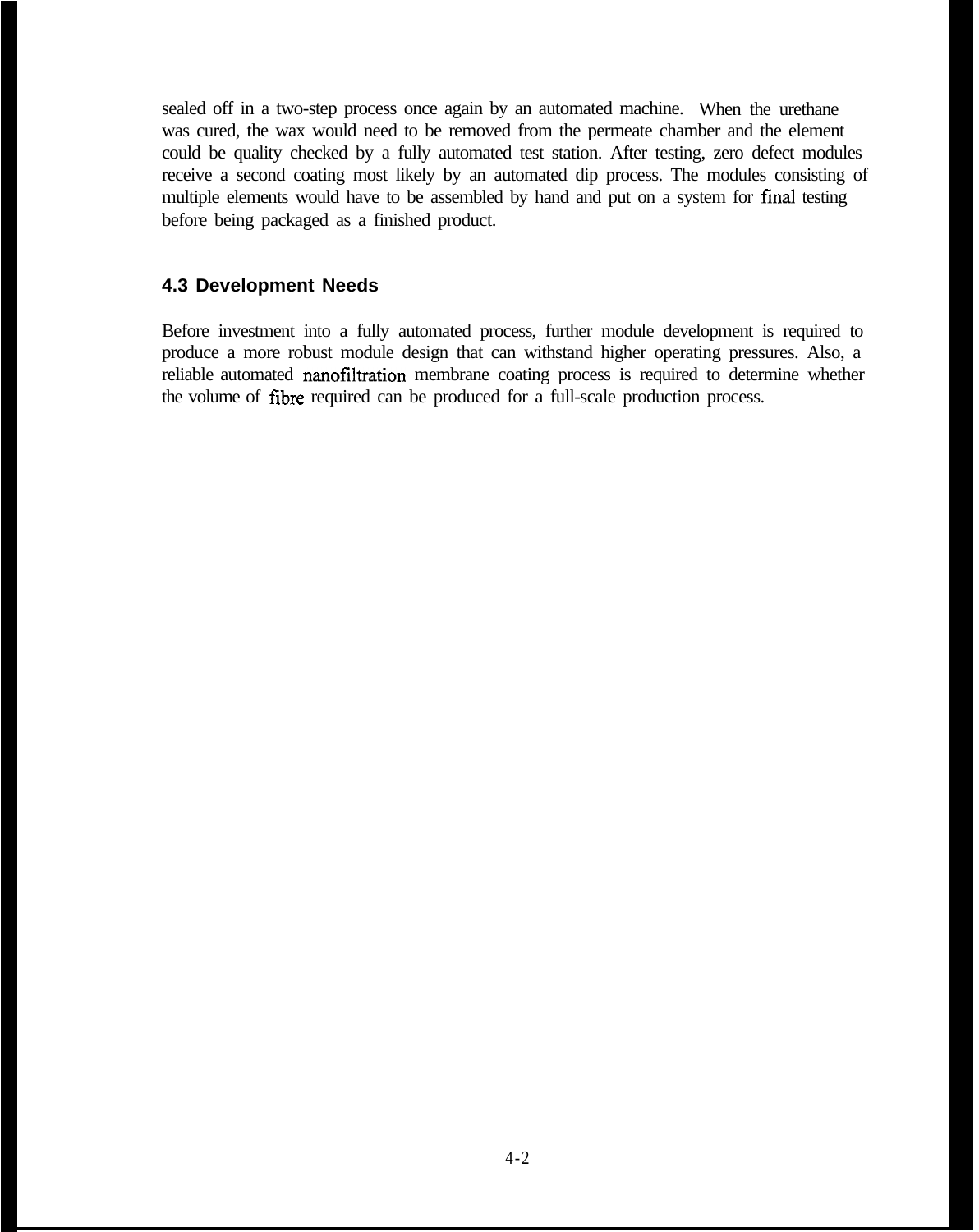# **Chapter 5 GOALS AND ACCOMPLISHMENTS**

The ultimate goals of Phase I and II of this development effort were to:

- . Develop an improved (higher tensile strength) nanofiltration hollow fiber membrane for brackish water applications (approximately 2,000 ppm total solute).
- I Develop a transverse flow module for operation at higher pressures (150 225 psi).
- <sup>l</sup> Assess the overall applicability and commercialization potential of the technology.

#### **5.1 Nanofiltration Hollow Fiber Development**

In Phase I, a polysulfone base fiber coated with sulfonatedpolysulfone was developed, which provided a flux of 13 USgfd and a rejection of 70% on 2,000 ppm  $MgSO<sub>4</sub>$  solution at 200 psi test pressure.

In Phase II, the following improvements were made to the base fiber and membrane formulation:

- If Significantly improved fibers with a flux of 20 USgfd and a rejection of  $>90\%$  on 2,000 ppm MgSO, solution at 150 psi have been developed.
- <sup>l</sup> Long-term testing of this membrane showed good performance under various test conditions, and the membrane also showed rejection of NaCl and other low molecular weight organic compounds.

#### **5.2 Transverse Flow Module Development**

In Phase I, a square transverse flow module prototype was constructed of materials which could potentially withstand operating pressures of up to 200. Testing of the fibers in module configuration indicated that fluxes of about 5.5 gfd were obtained at 200 psi, with rejection of about 75% at 200 psi.

The primary focus of Phase II was to improve the packing density and flux to improve productivity per module, improve flow distribution to minimize channeling, and modify design to reduce manufacturing costs.

In Phase II, the following significant accomplishments were achieved: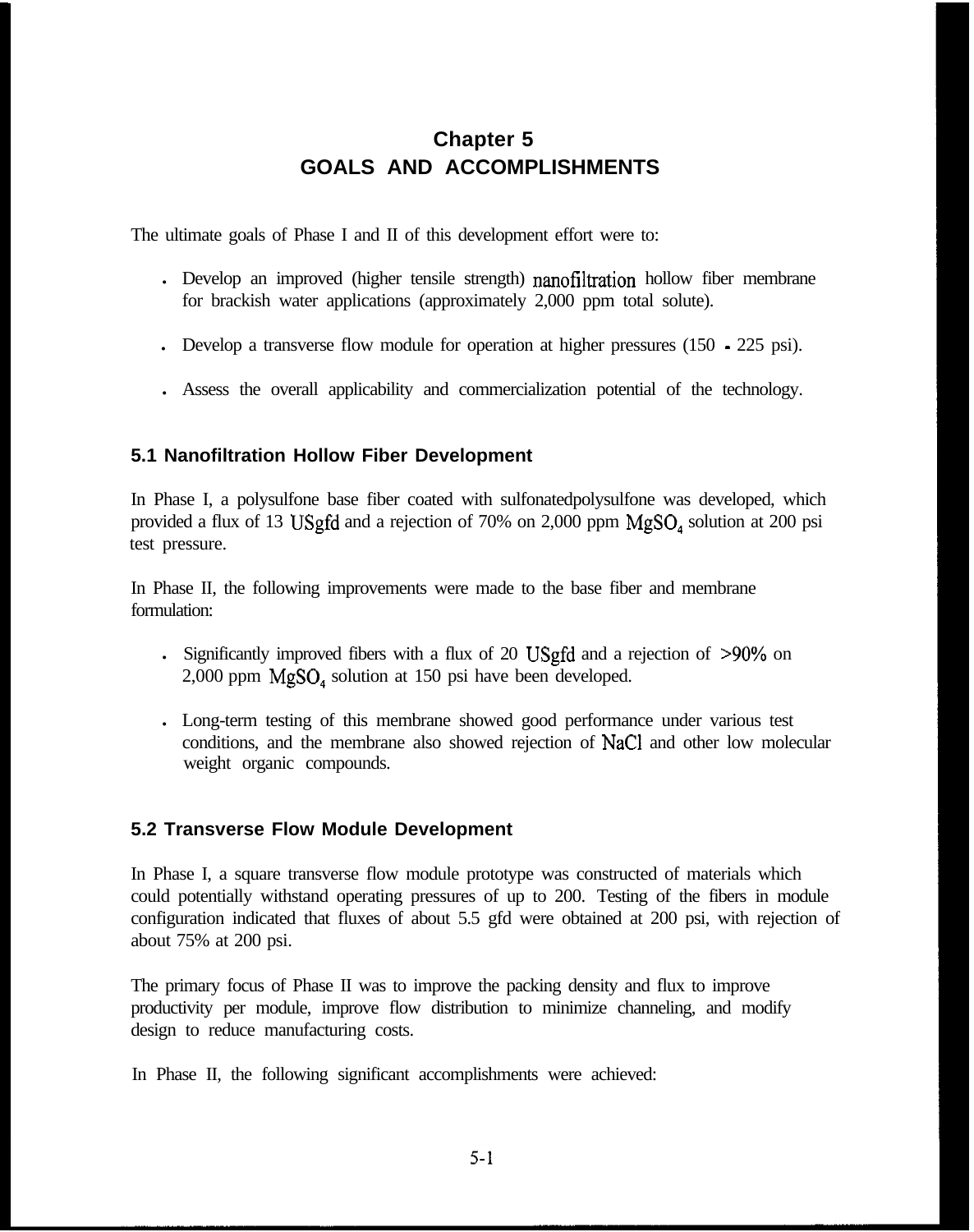- An entirely reconfigured transverse flow module was designed using stereo lithography. The principle is based on a stack of "fibre positioning cards," which are positioned within an element housing to form a module containing 16 "cards."
- The module was designed to fit inside a standard 8-inch RO pressure vessel, which would facilitate market acceptance and potential for retrofit market. The novel design concept embodies an element which is not a pressure vessel in itself. Only the permeate collection chamber is subjected to working pressure loads.
- A prototype module was constructed using mold injection technology and subjected to pressure testing to assess its tolerance. The module was able to withstand a pressure up to 150 psi. A leak at that point was attributed to a leak point at an O-ring. Further investigation revealed that this could be resolved by adding more compression between the headers and the element, which will require re-designing the element housing and the fiber positioning card to include more holes on the outer circumference of the housing.
- The packing density was increased to  $63 \text{ ft}^2/\text{ft}^3$ . While this is still lower than commercially available spiral modules which have packing densities in the 250- 275  $\frac{\hat{\mathbf{n}}^2}{\hat{\mathbf{n}}^3}$  range, this is a significant improvement from the last module generation. It is anticipated that further refinements could result in an additional 25% improvement; however, this is would be near the limit since the dip coating method envisaged for this module requires that no fibres are touching each other.
- It is estimated that the cost to manufacture these modules would be approximately the same or less than the cost of manufacturing our tubular membrane products on a \$ per square foot basis. However, due to the level of automation required, and the cost of competing nanofiltration membranes, commercial production of this product is not yet viable because of the capital investment requirement to manufacture such a module.
- Actual throughput using the improved fibres on brackish water was not measured as of yet. The actual throughput or productivity of this module needs to be tested after pressure tolerance is achieved.
- The major advantages of this type of design are lower operating costs associated with higher mass transfer, lower pressure drop, and reduced pretreatment requirements, which could significantly impact overall process costs. Once performance data is generated, the final commercial viability can be determined.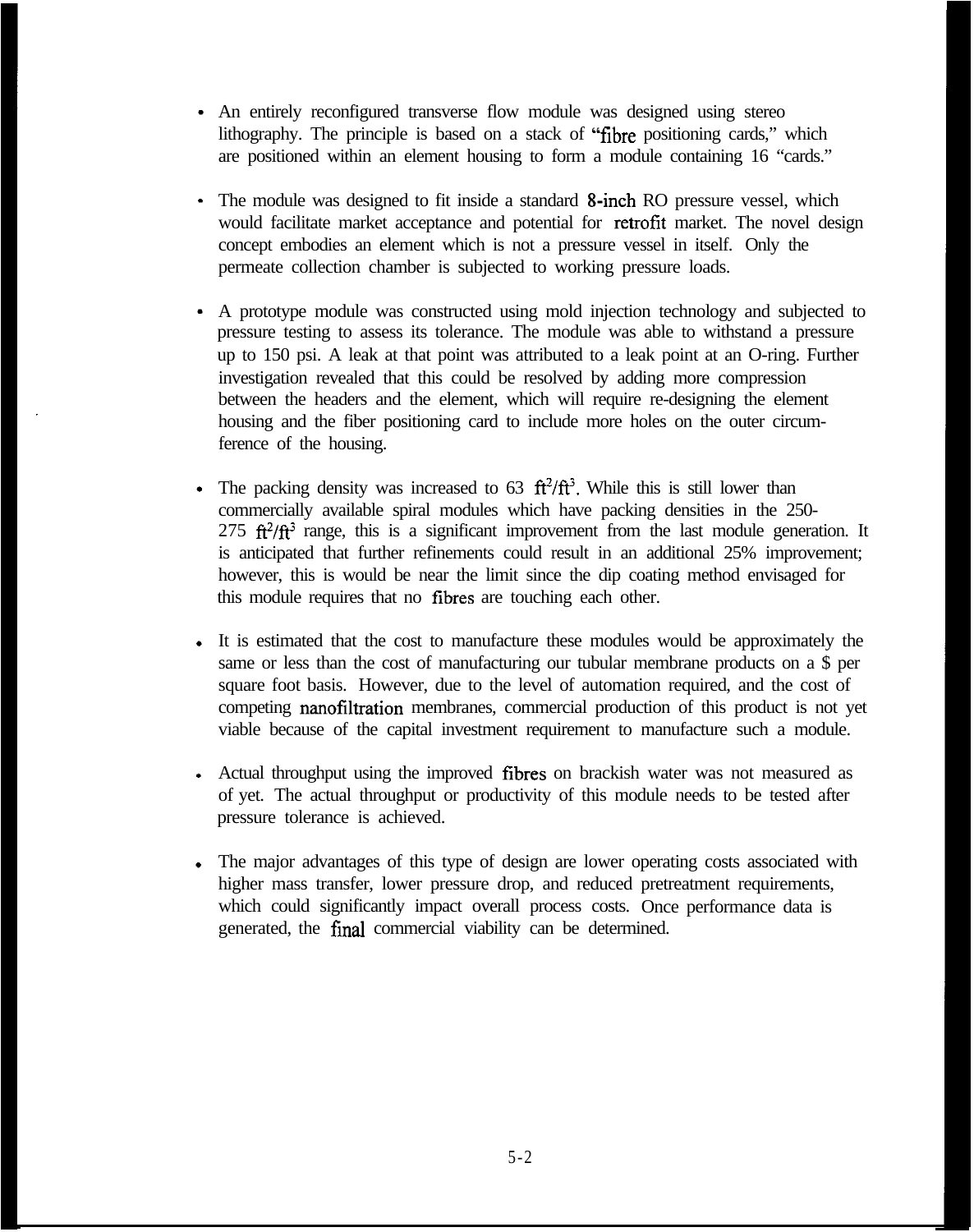#### **Chapter 6 REFERENCES**

- Cadotte, J.E., R.S. King, J.E. Sand, and R.J. Petersen, *198* 1. *Improved Porous Supports for Thin Film Composite Reverse Osmosis Membrane,* National Technical Information Service, 198 1 Report W92-03943.
- ZENON Environmental, Inc., *1995. "Development of an Advanced Transverse Flow Nanofltration Membrane Process for High Performance Desalination,* " Water Treatment Technology Report No. 9, U.S. Department of the Interior, Bureau of Reclamation, Denver Office, Technical Service Center, Environmental Resources Team, Water Treatment Engineering and Research Group.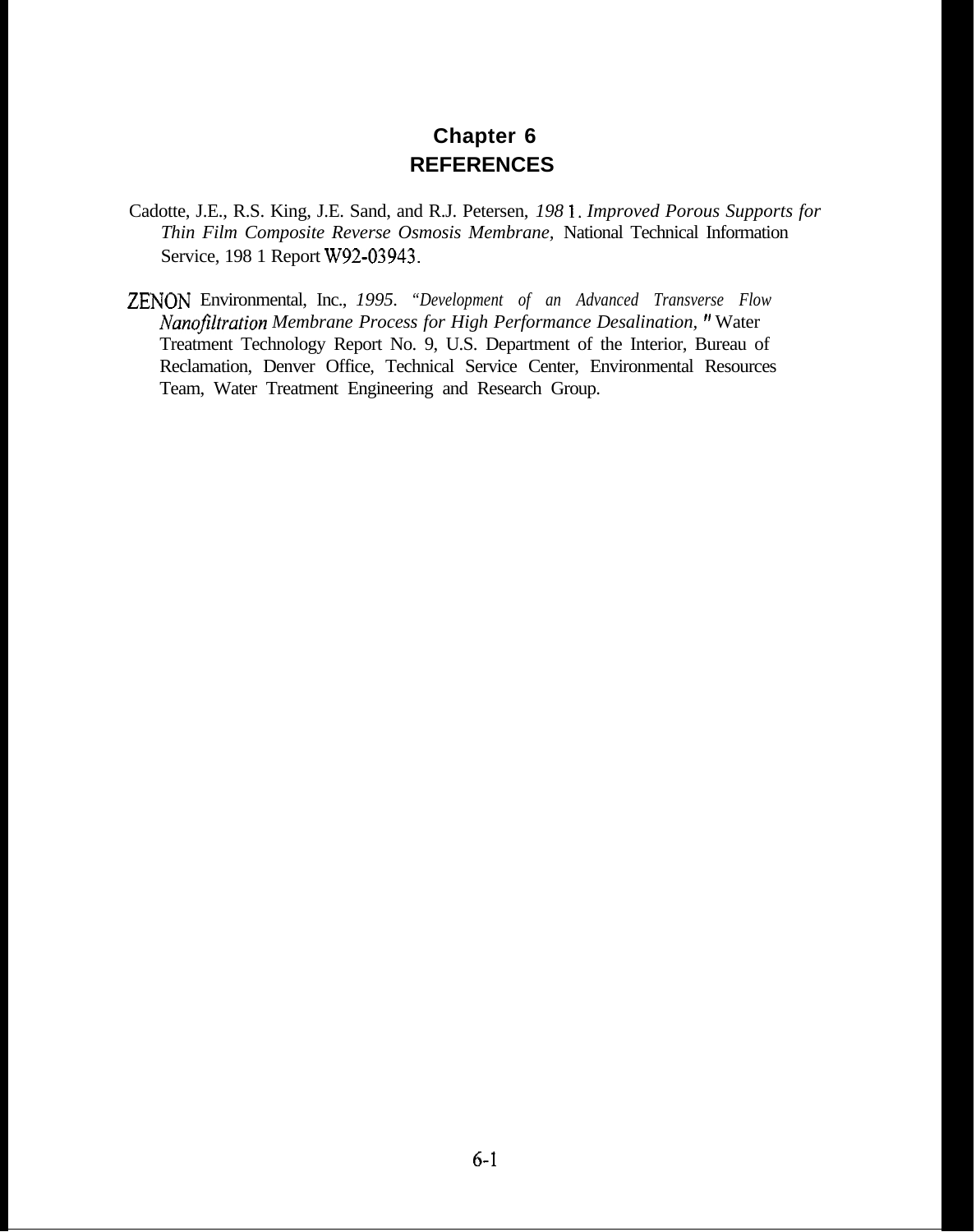|                                   |                |                                                             |                                |               |         |               | Permenbility   Feed cond.   Permente cond. | Rejection     |
|-----------------------------------|----------------|-------------------------------------------------------------|--------------------------------|---------------|---------|---------------|--------------------------------------------|---------------|
| Membranes                         |                | CHICII concentration                                        | hermenter to                   | $\frac{1}{2}$ |         |               |                                            |               |
| 0.0(mm)                           | $L$ ength (cm) | ś                                                           | $\frac{1}{2}$ in $\frac{1}{2}$ | e<br>G        | efd/psi |               |                                            | Ξ             |
|                                   |                | ŝ                                                           | $\frac{1}{1111}$               | 22.2          | 0.150   | $\frac{1}{2}$ | 0.181                                      | $-16.7$       |
|                                   |                | $-16$                                                       | 17/24                          | 19.9          | 0.112   | 1910          | 0.117                                      | 87.0          |
|                                   |                | $\frac{1}{2}$                                               | in:                            | $\frac{1}{1}$ | 0.076   | 1.950         | 0.155                                      | $\frac{1}{2}$ |
|                                   |                |                                                             |                                |               |         |               |                                            |               |
|                                   |                |                                                             |                                |               |         |               |                                            |               |
|                                   |                |                                                             |                                |               |         |               |                                            |               |
|                                   |                |                                                             | TABLE B                        |               |         |               |                                            |               |
| Rejection and flux of NF membrane |                | asing a feed centaining 2000 ppm M 6504 and 200 ppm sucrose |                                |               |         |               |                                            |               |

| $\overline{a}$                                                                                                 |
|----------------------------------------------------------------------------------------------------------------|
|                                                                                                                |
|                                                                                                                |
|                                                                                                                |
|                                                                                                                |
|                                                                                                                |
|                                                                                                                |
|                                                                                                                |
|                                                                                                                |
|                                                                                                                |
|                                                                                                                |
|                                                                                                                |
|                                                                                                                |
| المستخدم المستخدم المستخدم المستخدم المستخدم المستخدم المستخدم المستخدم المستخدم المستخدم المستخدم المستخدم ال |
|                                                                                                                |
|                                                                                                                |
|                                                                                                                |
|                                                                                                                |
|                                                                                                                |
|                                                                                                                |
|                                                                                                                |
|                                                                                                                |
|                                                                                                                |
|                                                                                                                |
|                                                                                                                |
|                                                                                                                |
|                                                                                                                |
|                                                                                                                |
|                                                                                                                |
|                                                                                                                |
|                                                                                                                |
|                                                                                                                |
|                                                                                                                |
| $\frac{1}{2}$                                                                                                  |
|                                                                                                                |
|                                                                                                                |
|                                                                                                                |
|                                                                                                                |
|                                                                                                                |
|                                                                                                                |
|                                                                                                                |
|                                                                                                                |
|                                                                                                                |
|                                                                                                                |
|                                                                                                                |
|                                                                                                                |
|                                                                                                                |
|                                                                                                                |
|                                                                                                                |
|                                                                                                                |
|                                                                                                                |
|                                                                                                                |
|                                                                                                                |
|                                                                                                                |
|                                                                                                                |
|                                                                                                                |
|                                                                                                                |
|                                                                                                                |
|                                                                                                                |
|                                                                                                                |
|                                                                                                                |
|                                                                                                                |
|                                                                                                                |
|                                                                                                                |
|                                                                                                                |
|                                                                                                                |
|                                                                                                                |
|                                                                                                                |
|                                                                                                                |
|                                                                                                                |
|                                                                                                                |
|                                                                                                                |

TABLE A

0.120 mm<br>69.0 cm

| ٠<br>ą<br>Þ. | ٠<br>ē<br>œ<br>د<br>Fibers .<br>Fibers . |
|--------------|------------------------------------------|

| ting time | ermente ra | Elus       | erm e a b lilly                    |                                                                                                                                                                                                                                                                                                                                                                                                                | ļ                                                                                                                                                                                                                                                                                                                                                                                                                                                                          |      |                                                                                                                                                                                                                                                                                         |
|-----------|------------|------------|------------------------------------|----------------------------------------------------------------------------------------------------------------------------------------------------------------------------------------------------------------------------------------------------------------------------------------------------------------------------------------------------------------------------------------------------------------|----------------------------------------------------------------------------------------------------------------------------------------------------------------------------------------------------------------------------------------------------------------------------------------------------------------------------------------------------------------------------------------------------------------------------------------------------------------------------|------|-----------------------------------------------------------------------------------------------------------------------------------------------------------------------------------------------------------------------------------------------------------------------------------------|
|           |            |            |                                    |                                                                                                                                                                                                                                                                                                                                                                                                                |                                                                                                                                                                                                                                                                                                                                                                                                                                                                            | č    |                                                                                                                                                                                                                                                                                         |
|           |            |            | $\frac{\sqrt{8} (d/p + 1)}{0.088}$ |                                                                                                                                                                                                                                                                                                                                                                                                                |                                                                                                                                                                                                                                                                                                                                                                                                                                                                            |      |                                                                                                                                                                                                                                                                                         |
| F,        |            | ᆥ          |                                    | $\begin{array}{l} \frac{1}{2} & \frac{1}{2} & \frac{1}{2} & \frac{1}{2} \\ \frac{1}{2} & \frac{1}{2} & \frac{1}{2} & \frac{1}{2} \\ \frac{1}{2} & \frac{1}{2} & \frac{1}{2} & \frac{1}{2} \\ \frac{1}{2} & \frac{1}{2} & \frac{1}{2} & \frac{1}{2} \\ \frac{1}{2} & \frac{1}{2} & \frac{1}{2} & \frac{1}{2} \\ \frac{1}{2} & \frac{1}{2} & \frac{1}{2} & \frac{1}{2} & \frac{1}{2} \\ \frac{1}{2} & \frac{1}{$ | $\frac{\frac{1}{2} \left( \frac{1}{2} \right) \left( \frac{1}{2} \right) \left( \frac{1}{2} \right) \left( \frac{1}{2} \right) \left( \frac{1}{2} \right) \left( \frac{1}{2} \right) \left( \frac{1}{2} \right) \left( \frac{1}{2} \right) \left( \frac{1}{2} \right) \left( \frac{1}{2} \right) \left( \frac{1}{2} \right) \left( \frac{1}{2} \right) \left( \frac{1}{2} \right) \left( \frac{1}{2} \right) \left( \frac{1}{2} \right) \left( \frac{1}{2} \right) \left($ |      | $\begin{array}{ c c }\n\hline\n\text{Pern site} \\ \hline\n\text{Penn site} \\ \hline\n\text{I} \\ \hline\n\text{B} \\ \hline\n\text{B} \\ \hline\n\text{B} \\ \hline\n\text{B} \\ \hline\n\text{B} \\ \hline\n\text{B} \\ \hline\n\text{B} \\ \hline\n\text{B} \\ \hline\n\end{array}$ |
| ្អ        |            |            |                                    |                                                                                                                                                                                                                                                                                                                                                                                                                |                                                                                                                                                                                                                                                                                                                                                                                                                                                                            |      |                                                                                                                                                                                                                                                                                         |
|           |            | 3563       | 222222<br> -<br> - - - - - -       |                                                                                                                                                                                                                                                                                                                                                                                                                |                                                                                                                                                                                                                                                                                                                                                                                                                                                                            |      | $ \mathbb{S} $                                                                                                                                                                                                                                                                          |
|           |            |            |                                    |                                                                                                                                                                                                                                                                                                                                                                                                                |                                                                                                                                                                                                                                                                                                                                                                                                                                                                            |      |                                                                                                                                                                                                                                                                                         |
|           |            |            |                                    |                                                                                                                                                                                                                                                                                                                                                                                                                |                                                                                                                                                                                                                                                                                                                                                                                                                                                                            |      | $\frac{1}{2}$                                                                                                                                                                                                                                                                           |
|           |            |            |                                    | $\frac{1}{20}$                                                                                                                                                                                                                                                                                                                                                                                                 |                                                                                                                                                                                                                                                                                                                                                                                                                                                                            |      | $\frac{6}{10}$                                                                                                                                                                                                                                                                          |
| Ş         |            | $\ddot{=}$ | 6600                               | 1.700                                                                                                                                                                                                                                                                                                                                                                                                          | E                                                                                                                                                                                                                                                                                                                                                                                                                                                                          | 69.5 | $\frac{3}{2}$                                                                                                                                                                                                                                                                           |
|           |            |            |                                    |                                                                                                                                                                                                                                                                                                                                                                                                                |                                                                                                                                                                                                                                                                                                                                                                                                                                                                            |      |                                                                                                                                                                                                                                                                                         |

# **TABLE C**

# The rejection of MgSO4 and organic compounds

| Organic Compounds | પ્રાપ્ત<br>સં | Ecd                           | Permeate  | kejection, % |
|-------------------|---------------|-------------------------------|-----------|--------------|
| $485$ CA          | $\mathbb{E}$  | - 28.1                        | huy.      | 9.56         |
| verose            | 342.3         | $\mathbf{L} \cdot \mathbf{S}$ | $1 + 5.5$ | 50.          |
| $-030P$           | 594.5         |                               | ≊         |              |
| ylene giycol      | 8<br>S        |                               | ļ<br>ì    | بر<br>چ      |
|                   |               |                               |           |              |

\* Conductivity<br>\*\* Total carbon analysis peak height

# **Appendix A DATA EXPERIMENTAL**

 $A-1$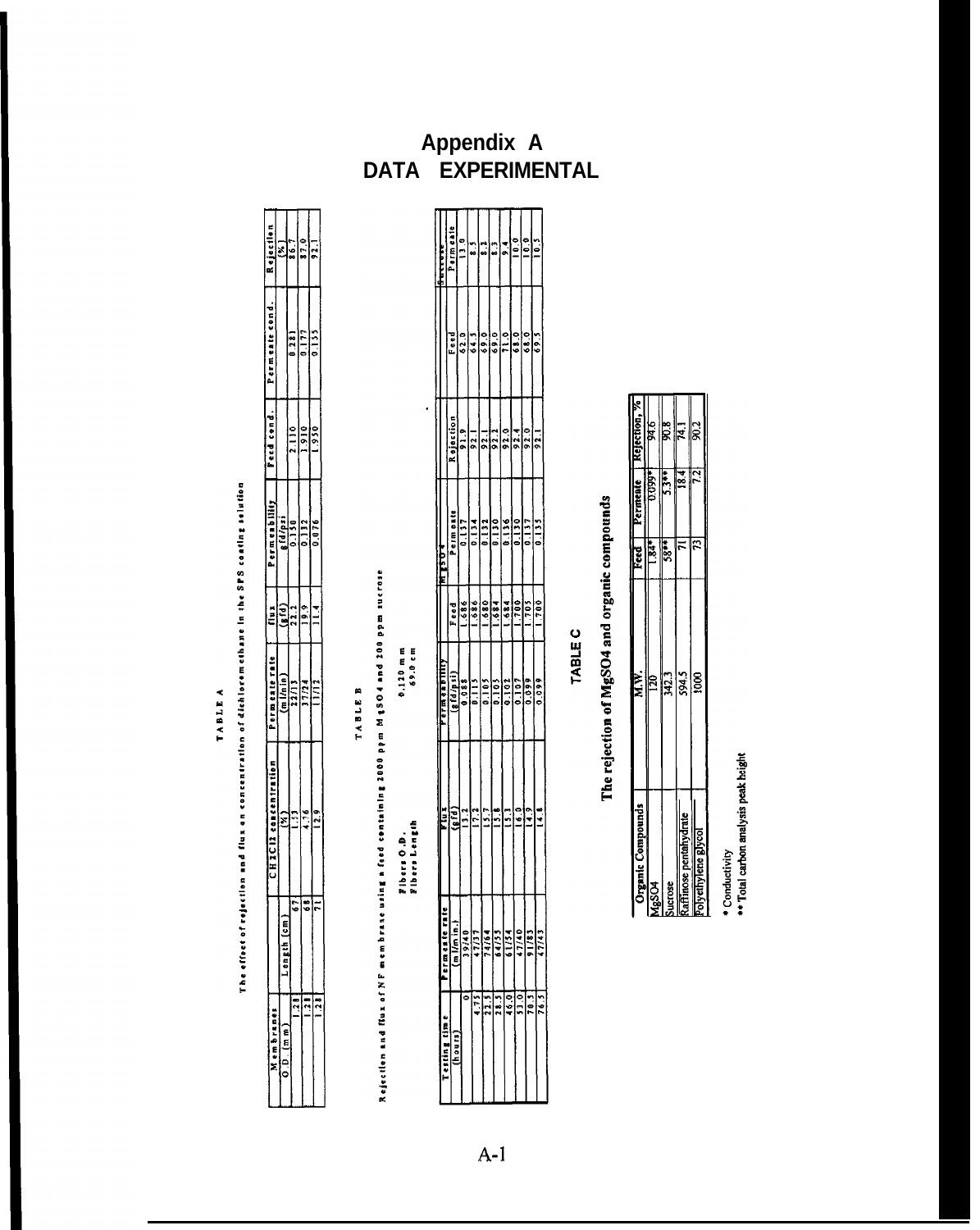| <b>REPORT</b>                                                                                                                                                                                                                                                                                                                                             | <b>DOCUMENTATION</b>                              | <b>PAGE</b>                                      | Form Approved<br>OMB No. 0704-0188<br>tublic reporting burden for this collection of information is estimated to average 1 hour per map-, including the time for reviewing instrucitons, searching exisitng data sources, gathering axt                                                                                                                                                                                                                                                                                                                  |
|-----------------------------------------------------------------------------------------------------------------------------------------------------------------------------------------------------------------------------------------------------------------------------------------------------------------------------------------------------------|---------------------------------------------------|--------------------------------------------------|----------------------------------------------------------------------------------------------------------------------------------------------------------------------------------------------------------------------------------------------------------------------------------------------------------------------------------------------------------------------------------------------------------------------------------------------------------------------------------------------------------------------------------------------------------|
| /A 22202-4302, and to the Office of Management and Budget, Paperwork Reduction Report (0704-0188), Washington DC 20503.<br>I. AGENCY USE ONLY <i>(Leave Blank)</i>                                                                                                                                                                                        | 2. REPORT DATE                                    | 3. REPORT TYPE AND DATES COVERED                 | neintaining the data needed, and completing and reviewing the collection of information. Send comments regarding this burden estimate or any other aspect of this collection of information<br>ncluding suggestions for reducing this burden to Washington Headquarters Services, Directorate for Information Operations and Reports, 1216 Jefferson Davis Highway, Suit 1204, Arlingtor                                                                                                                                                                 |
| <b>I.</b> TITLE AND SUBTITLE<br>Development of an Advanced Transverse Flow Nanofiltration Membrane Process<br>'or High Performance Desalination - Phase II                                                                                                                                                                                                | November 1998                                     | Final                                            | <b>5. FUNDING NUMBERS</b>                                                                                                                                                                                                                                                                                                                                                                                                                                                                                                                                |
|                                                                                                                                                                                                                                                                                                                                                           |                                                   |                                                  | PR                                                                                                                                                                                                                                                                                                                                                                                                                                                                                                                                                       |
|                                                                                                                                                                                                                                                                                                                                                           |                                                   |                                                  |                                                                                                                                                                                                                                                                                                                                                                                                                                                                                                                                                          |
|                                                                                                                                                                                                                                                                                                                                                           |                                                   |                                                  | 8. PERFORMING ORGANIZATION<br>REPORT NUMBER                                                                                                                                                                                                                                                                                                                                                                                                                                                                                                              |
|                                                                                                                                                                                                                                                                                                                                                           |                                                   |                                                  | <b>WTTP #37</b>                                                                                                                                                                                                                                                                                                                                                                                                                                                                                                                                          |
|                                                                                                                                                                                                                                                                                                                                                           |                                                   |                                                  | 10. SPONSORING/MONITORING<br>AGENCY REPORT NUMBER                                                                                                                                                                                                                                                                                                                                                                                                                                                                                                        |
|                                                                                                                                                                                                                                                                                                                                                           |                                                   |                                                  | DIBR                                                                                                                                                                                                                                                                                                                                                                                                                                                                                                                                                     |
|                                                                                                                                                                                                                                                                                                                                                           |                                                   |                                                  |                                                                                                                                                                                                                                                                                                                                                                                                                                                                                                                                                          |
|                                                                                                                                                                                                                                                                                                                                                           |                                                   |                                                  | 12b. DISTRIBUTION CODE                                                                                                                                                                                                                                                                                                                                                                                                                                                                                                                                   |
| <b>ZENON</b> Environmental, Inc.<br>Burlington, Ontario, Canada<br>U.S. Bureau of Reclamation<br>Denver Federal Center<br>PO Box 25007<br>Denver CO 80225<br><b>11 SUPPLEMENTARY NOTES</b><br>12a. DISTRIBUTION/AVAILABILITY STATEMENT<br>Available from the National Technical Information Service<br><b>Operations</b> Division<br>5285 Port Royal Road |                                                   |                                                  |                                                                                                                                                                                                                                                                                                                                                                                                                                                                                                                                                          |
| Springfield VA 22161<br>13. ABSTRACT (Maximum 200 words)                                                                                                                                                                                                                                                                                                  |                                                   |                                                  | This project was the second phase in the development of a novel Moustic™ transverse flow follow fiber nanofiltration module fo<br>desalination applications. The two phases resulted in the development of a high tensile strength fiber suitable for brackish wate                                                                                                                                                                                                                                                                                      |
| 3. AUTHOR(S)<br><b>7. PERFORMING ORGANIZATION NAME(S) AND ADDRESSIES)</b><br>was modified to reduce manufacturing costs.                                                                                                                                                                                                                                  |                                                   |                                                  | application, production of suitable membranes, and redesign of the existing transverse flow concept for high pressure applications, In<br>phase I (WTTP #9), high tensile strength fibers were successfully developed, along with a chlorine resistant nauofiltration membrane<br>with suitable solute rejection characteristics. In phase II, an improved module was successfully developed by maximizing surface<br>area/volume ratio to improve productivity per module, flow distribution was optimized to minimize channeling, and the module desig |
|                                                                                                                                                                                                                                                                                                                                                           |                                                   |                                                  |                                                                                                                                                                                                                                                                                                                                                                                                                                                                                                                                                          |
| 3. SPONSORING/MONITORING AGENCY NAME(S) AND ADDRESS(ES)                                                                                                                                                                                                                                                                                                   |                                                   |                                                  |                                                                                                                                                                                                                                                                                                                                                                                                                                                                                                                                                          |
| 14. SUBJECT TERMS--<br>Desalination/Transverse Flow/Hollow Fiber/Nanofiltration/Membrane/Chlorine Resistant                                                                                                                                                                                                                                               |                                                   |                                                  | 15. NUMBER OF PAGES<br>78<br>16. PRICE CODE                                                                                                                                                                                                                                                                                                                                                                                                                                                                                                              |
| 17. SECURITY CLASSIFICATION<br>OF REPORT<br>UL                                                                                                                                                                                                                                                                                                            | 18. SECURITY CLASSIFICATION<br>OF THIS PAGE<br>UL | 19. SECURITY CLASSIFICATION<br>OF ABSTRACT<br>UL | 20. LIMITATION OF ABSTRACT<br>UL                                                                                                                                                                                                                                                                                                                                                                                                                                                                                                                         |